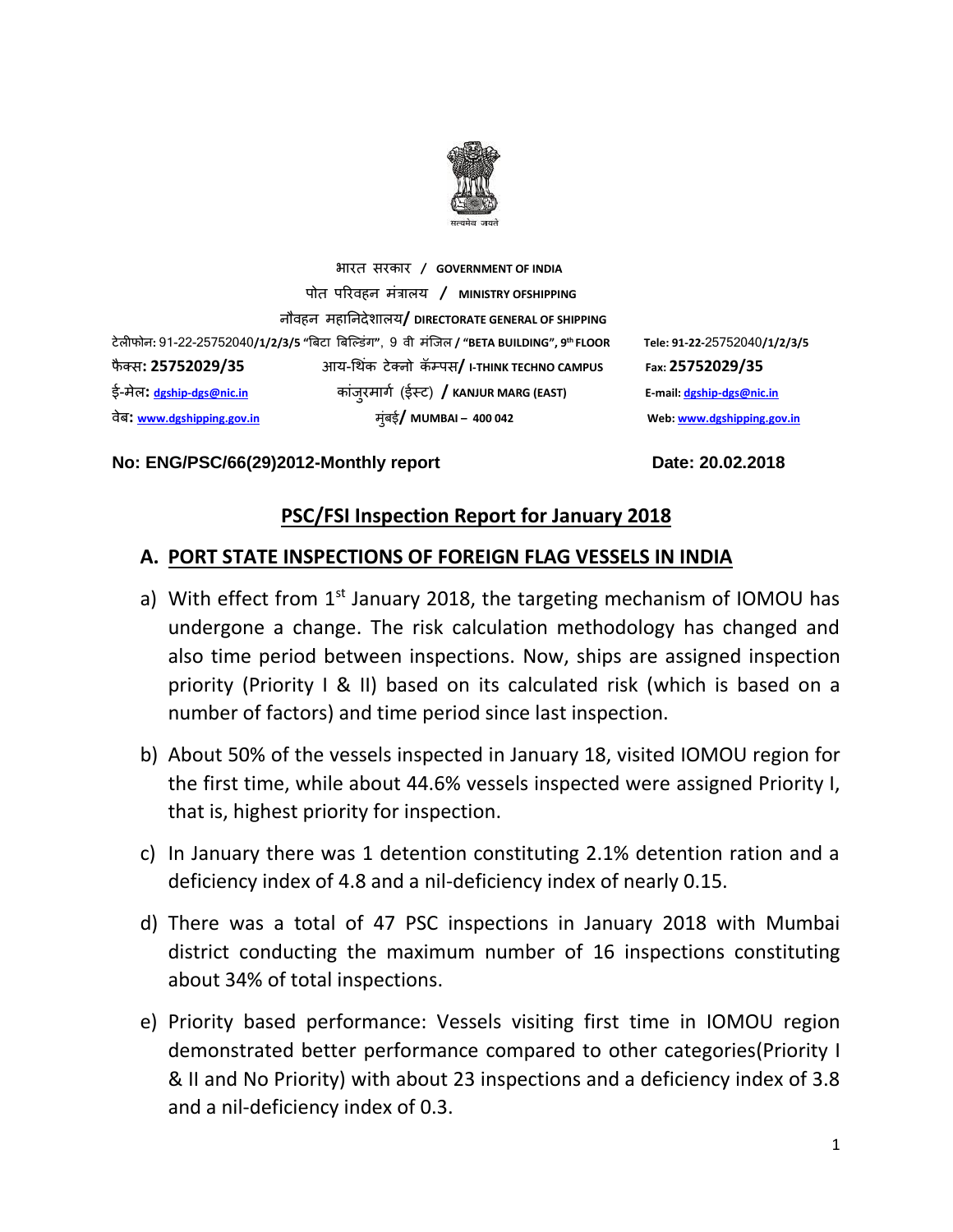- f) Type based performance: Among all ship type inspected the General Cargo/OCV vessels inspected registered the only detention in January; however, the Chemical tanker with 7 and RO-RO Vessels with 17 had the highest deficiency index among all ship types..
- g) Recognized Organizations: The only vessel detained is VR Classed. VR Class vessel inspected in January also registered a high deficiency index of 11.Among all class vessels inspected, DNV-GL-AS had the least deficiency index of 1.14 with 7 inspections.
- h) Flags performance: Though the only vessel detained in January was Vietnam Flag, the Tuvalu, Italy and Vietnam Flag vessels inspected registered the highest deficiency index of 14, 12 and 11 respectively.
- i) Seafarers working conditions continue to be an area of concern with 18.8% of the total deficiencies.
- j) Detained Vessel

| <b>Name of Vessels</b> | IMO No. | <b>Flag</b>    | <b>RO</b> | Type/Age                    |
|------------------------|---------|----------------|-----------|-----------------------------|
| TAN BINH 89            | 9562960 | <b>VIETNAM</b> | <b>VR</b> | General<br>Cargo/8<br>Years |

## **B. Flag State Inspections of Indian Flag Vessels**

- a) There were 34 Flag state inspections in January with Kolkata district conducting the maximum 13 number inspections, that is, about 38% of all inspections, followed by Mumbai and Kandla district with 9 and 5 inspections respectively.
- b) There were nil detentions in January 18 compared to 2 in December 2017. The deficiency index increased to 8.64 from 8.3 and the nil-deficiency ration reduced from 0.02 to 0.0.
- c) **Performance based on type**: Among all ship type, irrespective of size and age, Passenger ships with 3 inspections had a deficiency index of 19. The tug boats and off-shore vessels with 9 and 3 inspections respectively and a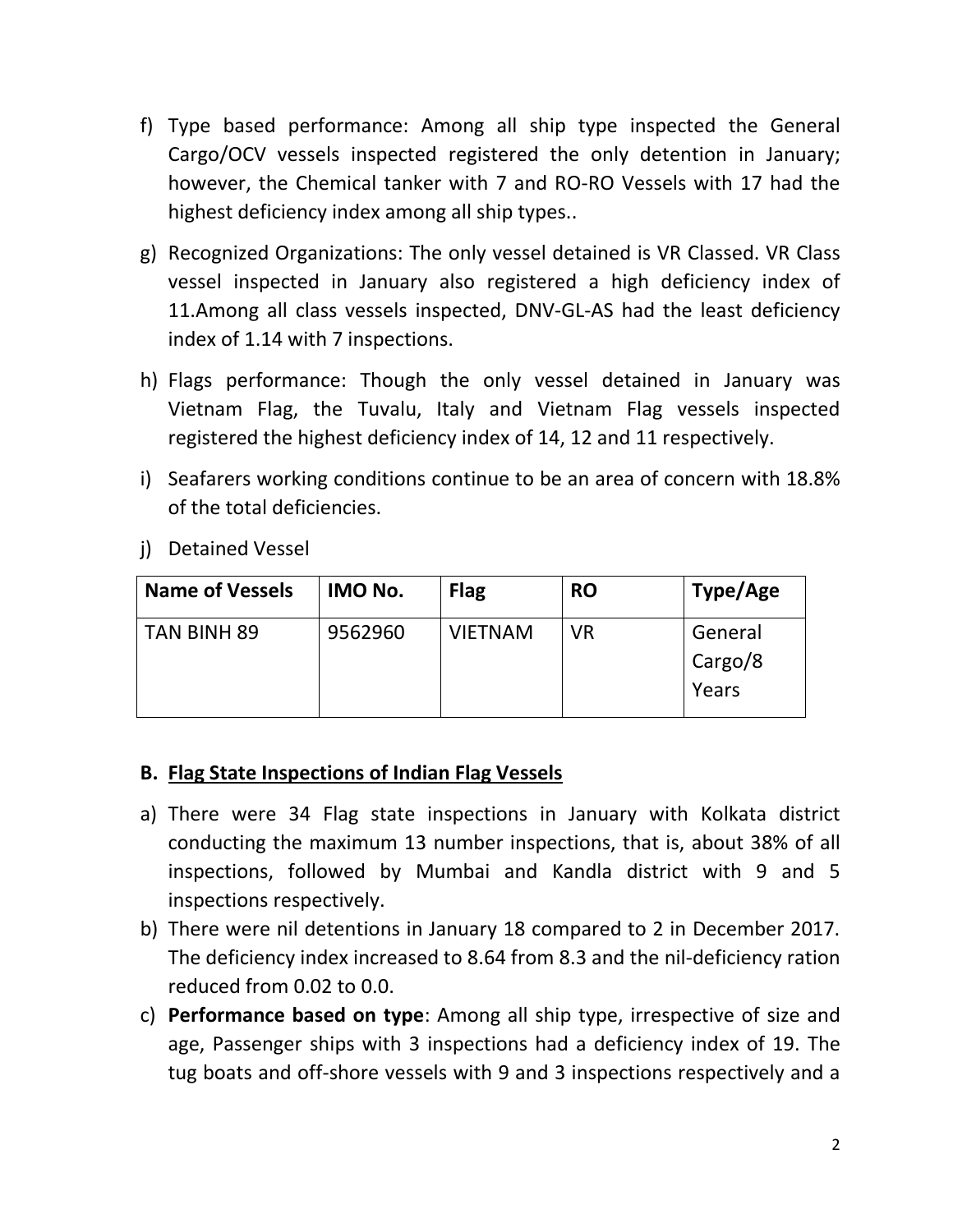less than average deficiency index of 5.77 and 5.75 respectively performed better than other types.

- d) **Performance based on age**:Among all age categories inspected, the highest deficiency index was registered for vessels more than 25 years of age. In this age category, the passenger vessel and oil tankers inspected registered the highest deficiency index of 19 and 18 respectively. The least deficiency index of 6.18 was registered by vessels between 5-15 years of age.
- e) **Performance based on size**:Highest deficiency index of 10.46 was registered by inspected vessels above 3000gt. Among this size category Passenger vessels and Oil tankers inspected registered the highest deficiency index of 20.5 and 18 respectively.
- f) **Recognized Organizations**: IRS/LR dual class vessels registered highest deficiency index of 12.33 while IRS-BV dual class vessels registered the least deficiency index of 6.
- g) **Owners/Managers**: One vessel managed by Integrity ships registered the highest deficiency index of 18, while one vessel each inspected of Amba Shipping and Chandra Ship Management had a deficiency index of 3 each.
- h) The top three areas of deficiencies continued to be Working conditions, Safety of Navigation and Fire Safety.

## **C. Port State Inspection of Indian Flag Vessels abroad**

- a) There was a total of 20 Indian Flag vessels inspected in January 2018 in 6 regional MOU/ PSC regimes.
- b) There was 1 detention, an average deficiency index of 2.5 and a nildeficiency index of 0.45 in January 2018.
- c) Among all the PSC regime, the best performance was that of vessels inspected in Abuja MOU with 3 inspections and all with nil deficiencies. The worst performance was that in Paris MOU with one detention out of 2 inspections and a deficiency index of 2.5 The nil-deficiency index of 0.5 in Paris MOU is an indicator that the detained vessel was responsible for poor performance in Paris MOU.
- d) The vessel detained was an Off-shore vessel more than 30-year-old. Oil tankers with 6 inspections and a deficiency index of 0.83 and a nildeficiency index of 0.83 was the best performing vessel type among all ship types.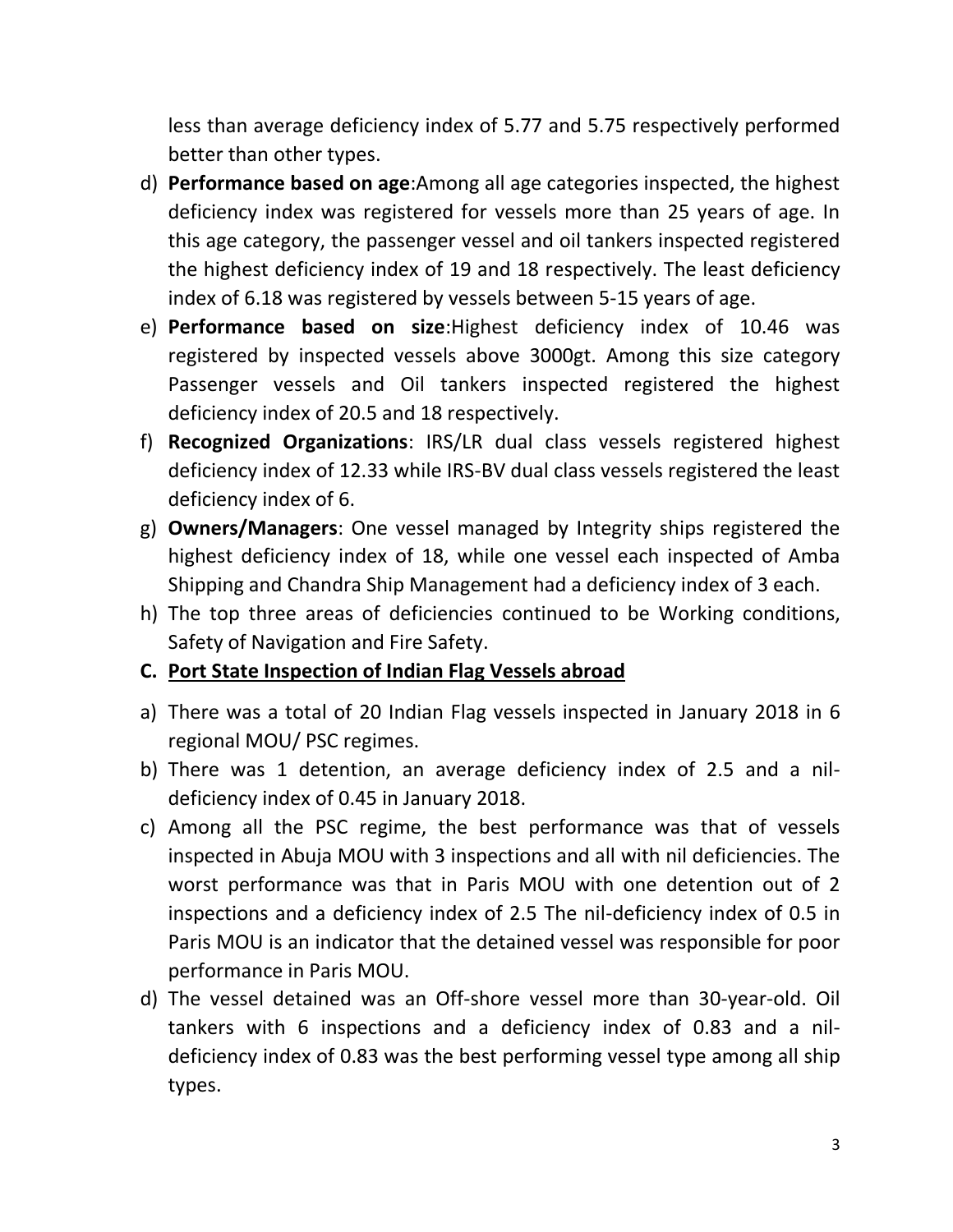- e) **Performance of Shipping Companies**: The detained vessel is being managed by IGOPL Off-shore ltd. Tolani Shipping with one inspection and a deficiency index of 10 performed poorly compared to previous months.
- f) **Recognized Organizations**: The only vessel detained was IRS-DNV-GL(AS) Classed. ABS Class vessels with 3 inspections and nil deficiencies were best performing vessels in January 2018.
- g) Areas with highest deficiencies:Fire Safety Measures.
- **D. Corrective and Preventive Action:**
- 1. The vessels detained in PSC in November 2017:

| <b>Name of Vessel</b> | IMO No.       | Age/Type                                               | GT   | <b>RO/Class</b> |  |  |
|-----------------------|---------------|--------------------------------------------------------|------|-----------------|--|--|
| Wilchief 1            | 8304799       | 35/Off-shore                                           | 3700 | IRS/DNV-        |  |  |
|                       |               |                                                        |      | GL(AS)          |  |  |
| Date of detention     | Last          | <b>Detainable Deficiencies</b>                         |      |                 |  |  |
|                       |               |                                                        |      |                 |  |  |
|                       | <b>Survey</b> |                                                        |      |                 |  |  |
| 21.12.2017            | 20.01.2018    | Hyber-baric Lifeboat could not be started; False alarm |      |                 |  |  |

**Corrective and Preventive Action:** The vessel came into Indian Flag in December 2016 and since then was in hot lay-up. The Owner decided to re-activate the vessel and re-activation survey was conducted on 21-12-2017. The nature of defects and that too within one month of survey and interim SMC audit such as SEEMP not available; ORB not filled up properly, leaking fire line is an indicator of poor maintenance regime. This vessel after detention was made to get general examination done by a RO other than DNV-GL(AS) and IRS and it is now decided after review of lesson learned/corrective and preventive action to call Master and Chief Engineer for a face to face interaction.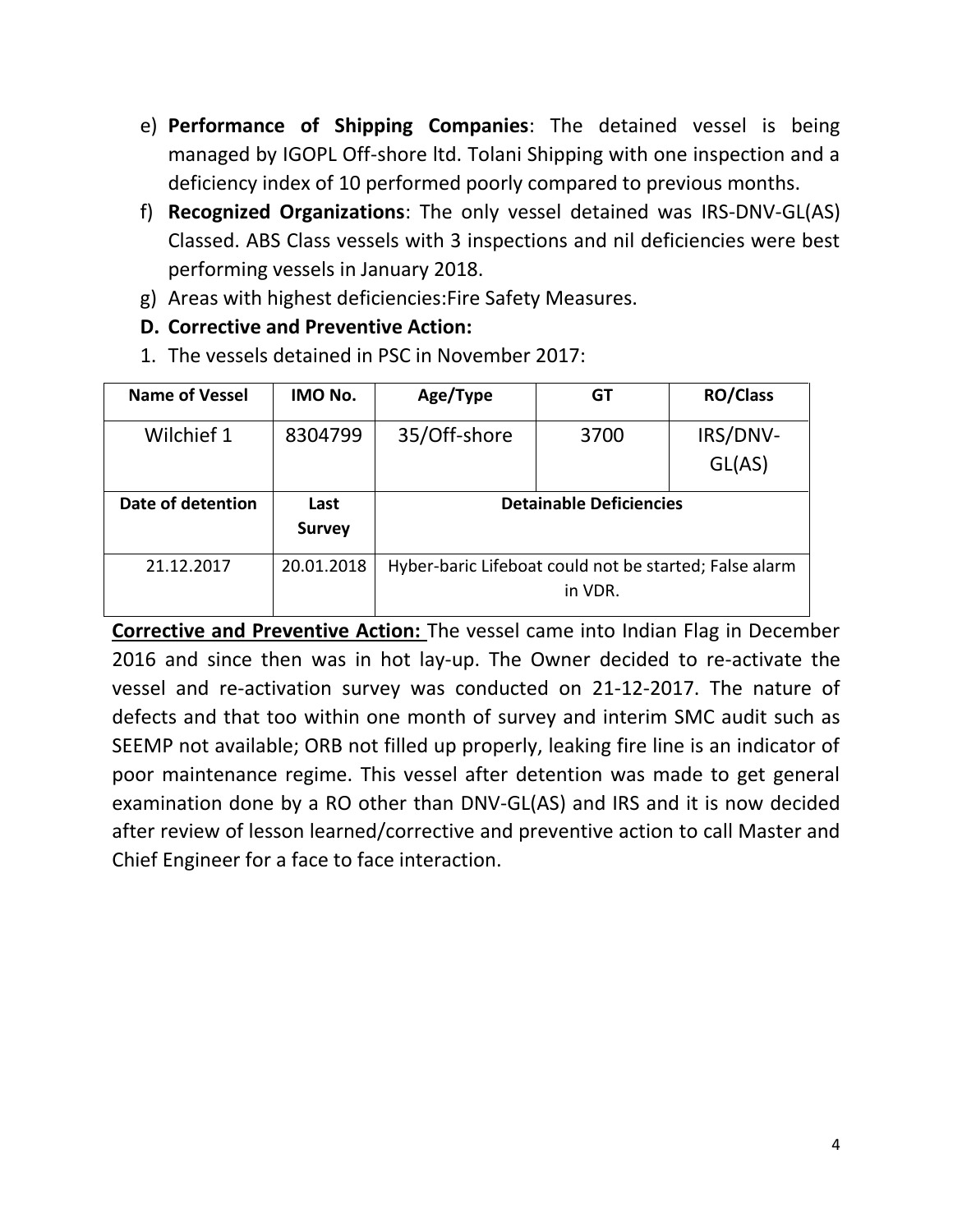## **Graphical Representation of Port State Inspection of Foreign Ships in India**



## **A. Port State Inspection of Foreign Ships in India**

Figure 1: Number and Distribution of Inspections and Priority based Inspection

| <b>Risk Type</b>                                                  | <b>Number of</b><br><b>Inspections</b> | <b>Number of</b><br>detentions | <b>Deficiency</b><br>Ratio | Nil-deficiency<br>Ratio |
|-------------------------------------------------------------------|----------------------------------------|--------------------------------|----------------------------|-------------------------|
|                                                                   |                                        |                                |                            |                         |
| <b>All Vessels</b>                                                | 47                                     | 1                              | 4.3                        | 0.148                   |
| <b>Priority I</b><br><b>Vessels</b>                               | 21                                     | 0                              | 4.33                       | $\mathbf 0$             |
| <b>Priority II</b><br><b>Vessels</b>                              | 1                                      | 0                              | 17                         | $\mathbf 0$             |
| <b>Vessels with no</b><br>inspection<br>record in<br><b>IOMOU</b> | 23                                     | 1                              | 3.8                        | 0.3                     |
| <b>No Priority</b><br><b>Vessels</b>                              | $\overline{2}$                         | 0                              | 3                          | $\mathbf 0$             |

Table 1: Risk based Performance Parameters: November 17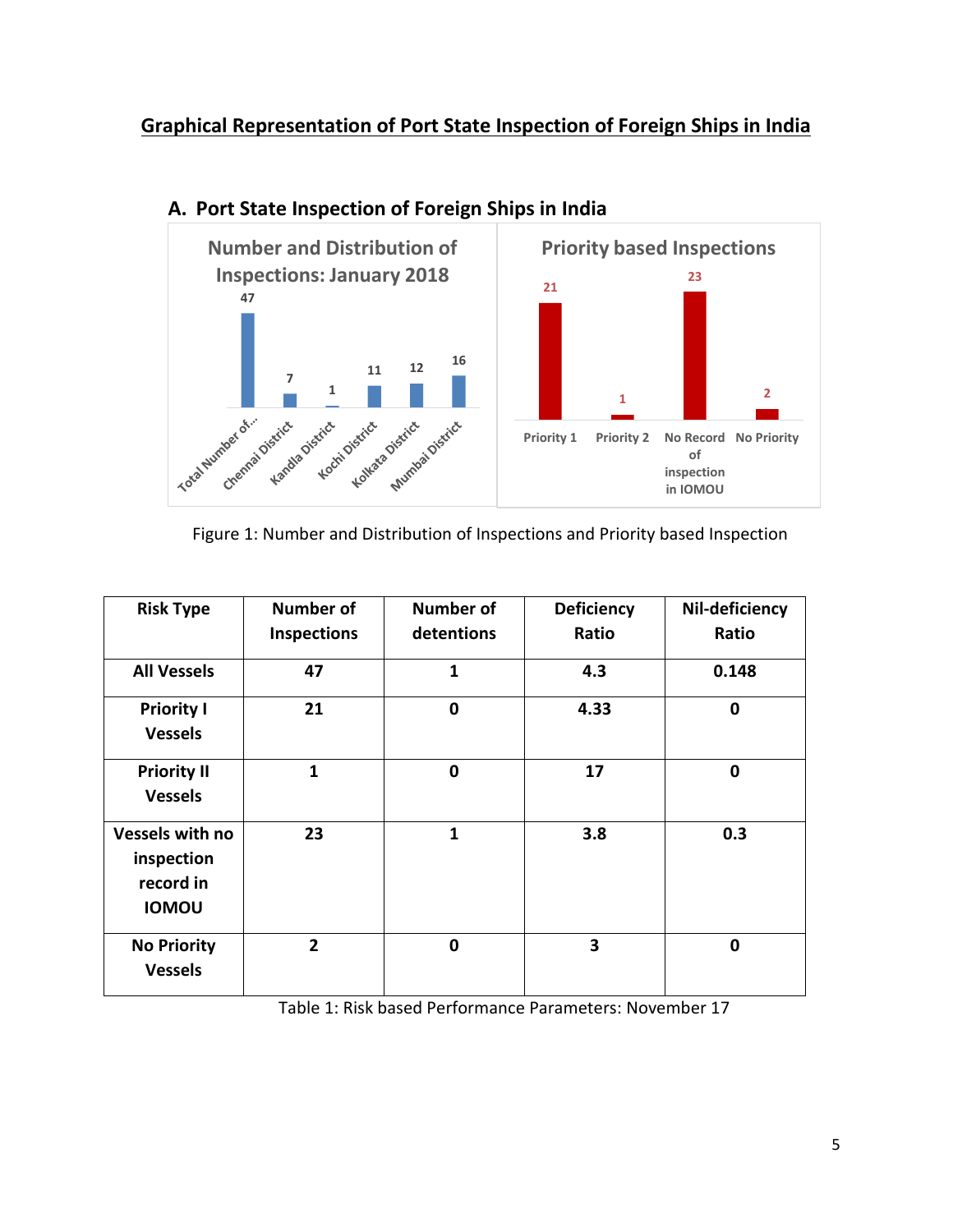| <b>Type of Vessel</b>                                  | <b>Number of</b><br><b>Inspections</b> | <b>Number of</b><br>detentions | <b>Deficiency</b><br>Ratio | Nil-deficiency<br>Ratio |
|--------------------------------------------------------|----------------------------------------|--------------------------------|----------------------------|-------------------------|
| <b>All Vessels</b>                                     | 47                                     | $\mathbf{1}$                   | 4.3                        | 0.148                   |
| <b>Bulk Carrier</b>                                    | 19                                     | $\overline{0}$                 | 2.58                       | 0.158                   |
| $\overline{0}$<br>$\overline{4}$<br>Chemical<br>Tanker |                                        |                                |                            | 0.25                    |
| Container<br>Vessels                                   | $\overline{7}$                         | $\Omega$                       | 5                          | $\overline{0}$          |
| Gas Cargo                                              | $\overline{2}$                         | $\overline{0}$                 | $\mathbf{1}$               | $\overline{0}$          |
| General<br>Cargo/OCV                                   | 13                                     | $\mathbf{1}$                   | 4.92                       | 0.23                    |
| Oil Tankers                                            | $\mathbf{1}$                           | $\Omega$                       | 7                          | $\Omega$                |
| RO-RO Cargo<br>Ships                                   | $\mathbf{1}$                           | $\Omega$                       | 17                         | $\Omega$                |

Table 2: Performance parameters ship type

| <b>Name of Recognized</b> | <b>Number of</b> | <b>Number of</b> | <b>Deficiency</b> | Nil-           |
|---------------------------|------------------|------------------|-------------------|----------------|
| Organization              | inspections      | detentions       | Ratio             | deficiency     |
|                           |                  |                  |                   | ratio          |
| <b>All Vessels</b>        | 47               | $\mathbf{1}$     | 4.3               | 0.148          |
| ABS                       | $\overline{4}$   | $\mathbf 0$      | 4.25              | $\mathbf 0$    |
| BV                        | $\overline{7}$   | 0                | 4.28              | 0.142          |
| <b>CCS</b>                | $\mathbf{1}$     | $\mathbf 0$      | 3                 | $\mathbf 0$    |
| DNV/GL/DNV-GL(AS)         | $\overline{7}$   | $\mathbf{0}$     | 1.14              | 0.57           |
| <b>IRS</b>                | $\mathbf{1}$     | $\overline{0}$   | 17                | $\overline{0}$ |
| <b>KRS</b>                | $\mathbf{1}$     | 0                | 14                | $\mathbf 0$    |
| LR                        | $\overline{7}$   | $\mathbf 0$      | 2.57              | $\mathbf 0$    |
| <b>NK</b>                 | 12               | $\mathbf 0$      | 3.16              | 0.083          |
| <b>RINA</b>               | $\overline{4}$   | $\pmb{0}$        | 6                 | 0.25           |
| <b>VR</b>                 | 3                | $\mathbf{1}$     | 11                | $\overline{0}$ |

Table 3: Performance of Recognized Organizations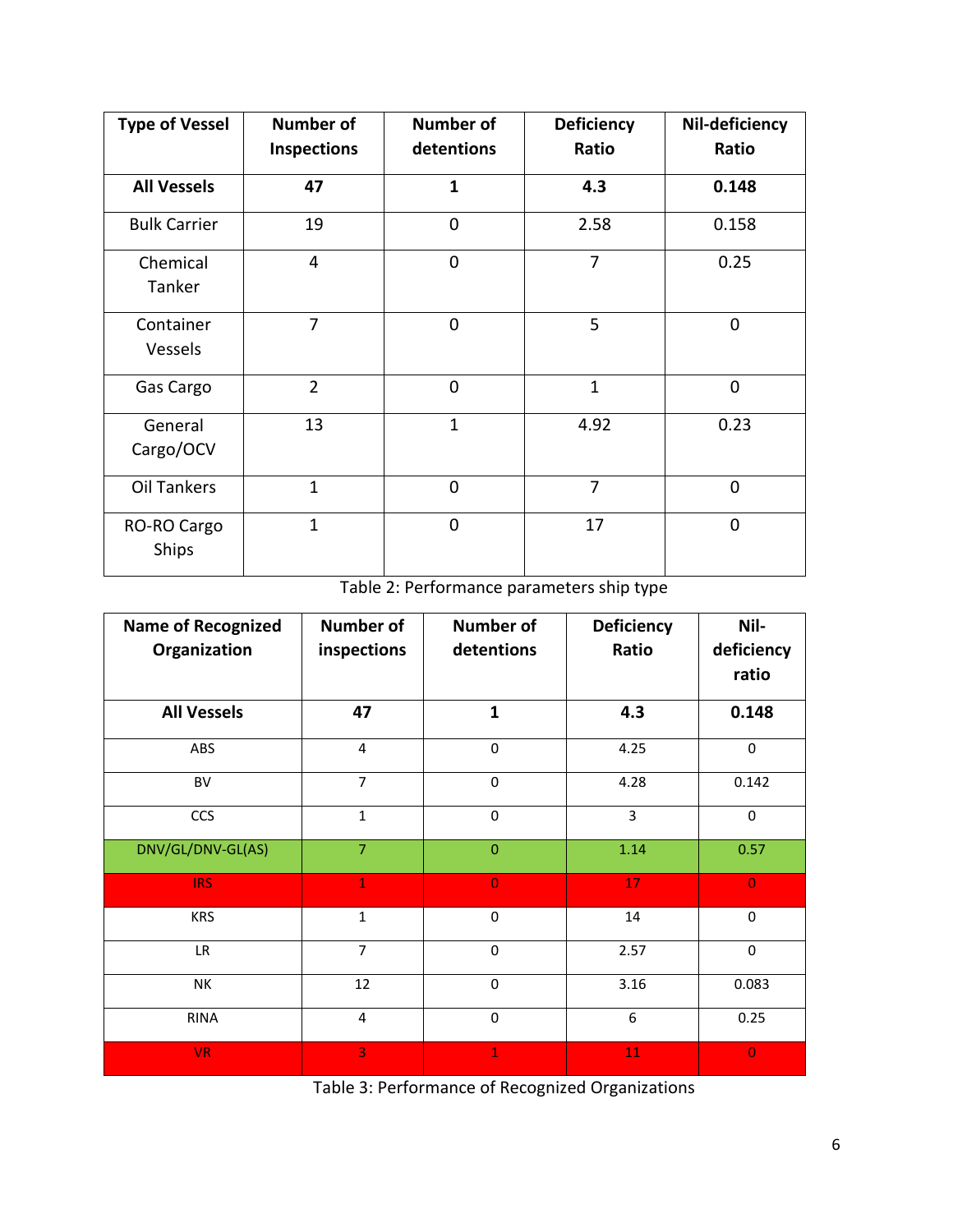| <b>Flag</b>            | No. of                  | No. of detentions | Deficiency Index        | Nil-Deficiency |
|------------------------|-------------------------|-------------------|-------------------------|----------------|
|                        | <i>inspections</i>      |                   |                         | <b>Index</b>   |
| <b>All Vessels</b>     | 47                      | $\mathbf{1}$      | 4.3                     | 0.148          |
| Antigua & Bermuda      | $\mathbf{1}$            | $\mathbf 0$       | 6                       | $\mathbf 0$    |
| <b>Bahama</b>          | $\overline{\mathbf{3}}$ | $\mathbf 0$       | 4.67                    | $\mathbf 0$    |
| <b>Barbados</b>        | $\mathbf{1}$            | $\mathbf 0$       | $\overline{\mathbf{5}}$ | $\mathbf 0$    |
| Canada                 | $\mathbf{1}$            | $\mathbf 0$       | $\pmb{0}$               | $\mathbf{1}$   |
| <b>Cyprus</b>          | $\mathbf{1}$            | $\pmb{0}$         | $\mathbf{2}$            | $\pmb{0}$      |
| <b>Denmark</b>         | $\mathbf{1}$            | $\mathbf 0$       | $\overline{2}$          | $\mathbf 0$    |
| Ethiopia               | $\mathbf{1}$            | $\mathbf 0$       | 6                       | $\mathbf 0$    |
| Germany                | $\mathbf{1}$            | $\mathbf 0$       | $\mathbf 0$             | $\mathbf{1}$   |
| Greece                 | $\mathbf{1}$            | $\pmb{0}$         | $\mathbf{1}$            | $\pmb{0}$      |
| <b>Hong Kong</b>       | 3                       | $\pmb{0}$         | $\overline{2}$          | $\mathbf 0$    |
| Italy                  | $\mathbf{1}$            | $\mathbf 0$       | 12                      | $\mathbf 0$    |
| Jordon                 | $\mathbf{1}$            | $\mathbf 0$       | 8                       | $\pmb{0}$      |
| Liberia                | 8                       | $\pmb{0}$         | 2.37                    | 0.25           |
| <b>Malaysia</b>        | $\mathbf{1}$            | $\mathbf 0$       | $\pmb{0}$               | $\mathbf{1}$   |
| <b>Marshall Island</b> | $\overline{2}$          | $\mathbf 0$       | 0.5                     | 0.5            |
| Panama                 | 9                       | $\mathbf 0$       | 5.3                     | 0.11           |
| <b>Philippines</b>     | $\mathbf{1}$            | $\pmb{0}$         | $\overline{2}$          | $\mathbf 0$    |
| Singapore              | 6                       | $\pmb{0}$         | 3.83                    | $\pmb{0}$      |
| <b>Tuvalu</b>          | $\mathbf{1}$            | $\pmb{0}$         | 14                      | $\pmb{0}$      |
| Vietnam                | $\overline{\mathbf{3}}$ | $\mathbf{1}$      | 11                      | $\mathbf 0$    |

Table 4: Performance of Flag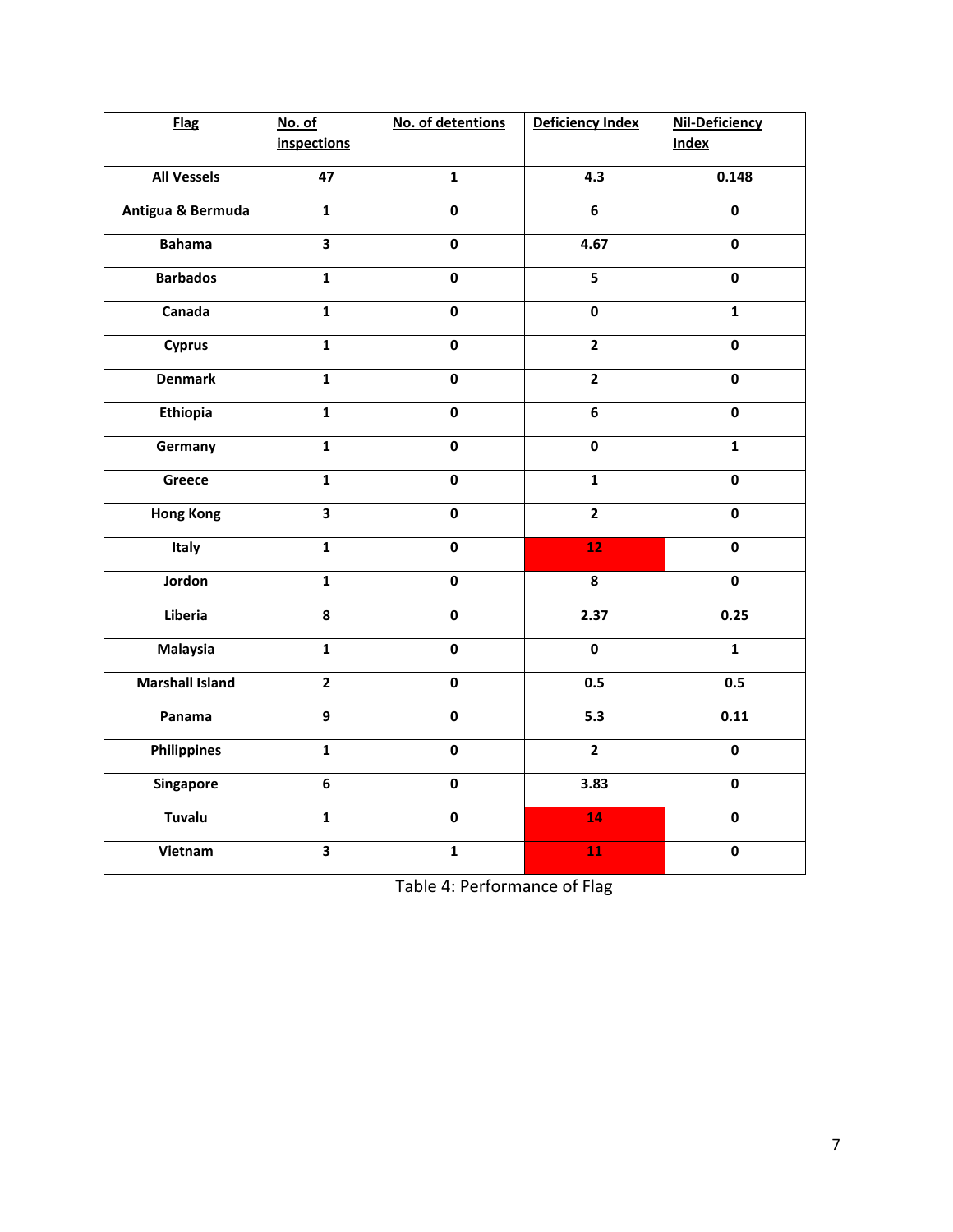| Code | <b>Type</b>                                                    | Number (%age) | <b>Typical deficiencies</b>                                                                                       |
|------|----------------------------------------------------------------|---------------|-------------------------------------------------------------------------------------------------------------------|
| 011  | <b>Certificates &amp; Documentation</b><br>(Ship Certificates) | 2(1%)         |                                                                                                                   |
| 013  | Certificates & Documentation-<br>Documents                     | 19(9.4%)      | Rest Hours Records; Table of Watch<br>Keeping Arrangements;                                                       |
| 021  | <b>Structural Conditions</b>                                   | 10(5%)        | Closing devices (Watertight doors)                                                                                |
| 031  | Water/Weathertight Conditions                                  | 8(4%)         | Ventilators, airpipes, casings;<br>Machinery Space Openings.                                                      |
| 041  | <b>Emergency Systems</b>                                       | 11(5.5%)      | Emergency Batteries, Lighting and<br>Switches;                                                                    |
| 061  | Cargo Operations including<br>equipment's                      | 4(2%)         |                                                                                                                   |
| 071  | <b>Fire Safety</b>                                             | 21(10.5%)     | Fire detection and alarm system;<br>Maintenance of fire protection<br>systems; Fire pumps and its pipes.          |
| 091  | Working and Living Conditions-<br>Living Conditions            | 7(3.5%)       | Sanitary Facilities; Medical Equipment                                                                            |
| 092  | Working and Living Conditions-<br><b>Working Conditions</b>    | 38(18.8%)     | Ventilation of working<br>spaces; Winches and<br>Capstans; Obstruction/Slipping;<br>Gangway, Accommodation Ladder |
| 101  | Safety of Navigation                                           | 23(11.4%)     | Lights, Shapes, Signals; Charts; Radar;<br><b>Magnetic Compass</b>                                                |
| 111  | <b>Life Saving Appliances</b>                                  | 12(5.9%)      | Lifeboats; Rescue Boats; Embarkation<br>Arrangements;                                                             |
| 131  | Propulsion and Auxiliary<br>Machinery                          | 18(8.9%)      | Gauges, Thermometers; Auxiliary<br>Engines                                                                        |
| 141  | <b>Pollution Prevention: Marpol</b><br>Annex I                 | 13(6.4%)      | Retention of oil on board; 15 PPM<br>alarm arrangements.                                                          |
| 144  | Marpol Annex IV                                                | 8(4%)         | Sewage Treatment Plant                                                                                            |
| 145  | Marpol Annex V                                                 | 5(2.5%)       | Garbage                                                                                                           |
| 151  | <b>ISM</b>                                                     | 1(0.5%)       | Company verification, review and<br>evaluation                                                                    |
| 161  | <b>ISPS</b>                                                    | 2(1.0%)       | Security related defects                                                                                          |

| Table 5: Deficiencies Break-up |  |
|--------------------------------|--|
|--------------------------------|--|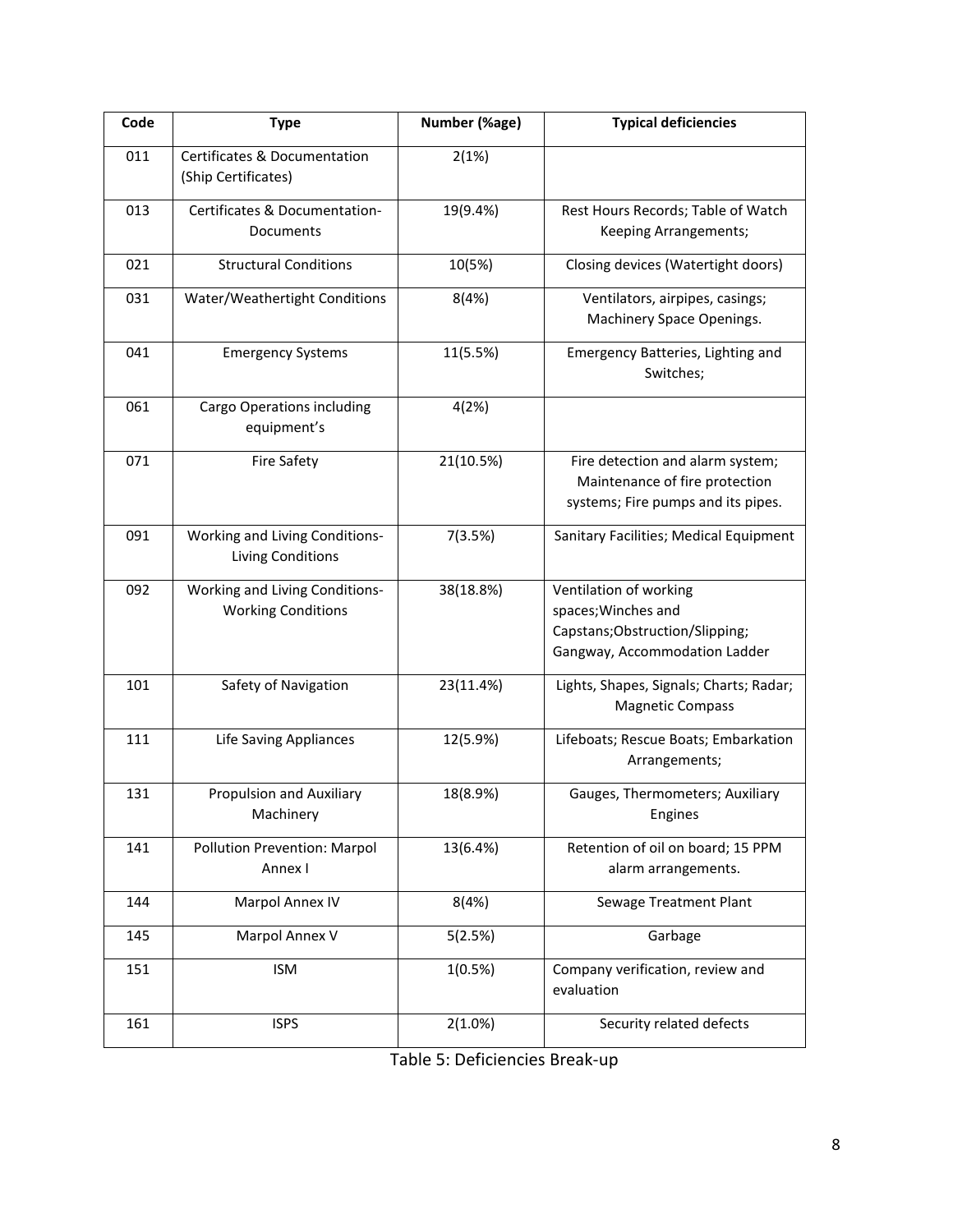## **B. Flag State Inspections**



Figure 2: FSI Inspections in December 17: Break-up

| <b>Type of vessel</b>                       | <b>Number of</b><br>inspections | <b>Number of</b><br>detentions | <b>Deficiency</b><br>Ratio | <b>Nil-Deficiency</b><br>Ratio |
|---------------------------------------------|---------------------------------|--------------------------------|----------------------------|--------------------------------|
| <b>All Vessels</b>                          | 34                              | $\Omega$                       | 8.64                       | $\mathbf 0$                    |
| <b>Bulk Carrier</b>                         | $\mathbf{1}$                    | $\overline{0}$<br>10           |                            | 0                              |
| General<br>Cargo/Multi-<br>purpose Ship/OCV | 11                              | $\overline{0}$                 | 8.63                       | $\mathbf 0$                    |
| <b>Gas Carriers</b>                         | 3                               | $\overline{0}$                 | $\overline{7}$             | $\mathbf 0$                    |
| Off-shore vessels                           | $\overline{4}$                  | 0                              | 5.75                       | $\mathbf 0$                    |
| <b>Oil Tankers</b>                          | $\mathbf{1}$                    | $\overline{0}$                 | 18                         | $\overline{0}$                 |
| Container                                   | $\overline{2}$                  | $\overline{0}$                 | 9                          | $\overline{0}$                 |
| <b>Passenger Ships</b>                      | 3                               | $\overline{0}$                 | 19                         | $\overline{0}$                 |
| <b>Tug Boat</b>                             | 9                               | $\Omega$                       | 5.77                       | $\overline{0}$                 |

Table 6: Performance of vessels based on ship type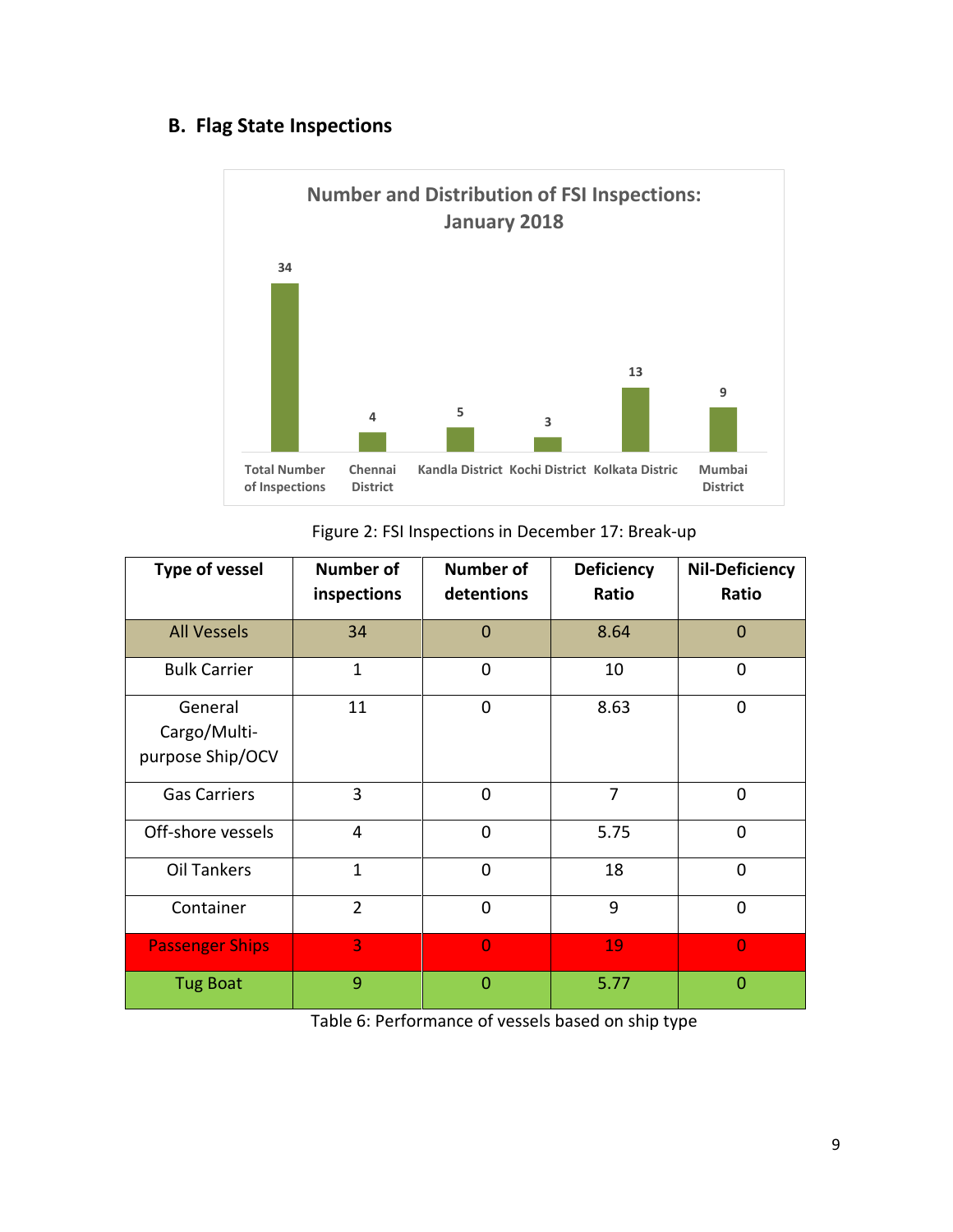|                                             |                  | 0-5 Years        |               |                             |                  |                  | 5-15 Years    |                  |
|---------------------------------------------|------------------|------------------|---------------|-----------------------------|------------------|------------------|---------------|------------------|
| <b>Ship Type</b>                            | No. of<br>insps. | No. of<br>detns. | Def.<br>ratio | <b>Nil</b><br>def.<br>ratio | No. of<br>insps. | No. of<br>detns. | Def.<br>ratio | Nil def<br>ratio |
| <b>All Vessels</b>                          | $\overline{2}$   | $\mathbf{0}$     | 7.5           | $\mathbf{0}$                | 11               | 0                | 6.18          | $\mathbf{0}$     |
| <b>Bulk Carrier</b>                         | <b>NA</b>        | <b>NA</b>        | <b>NA</b>     | <b>NA</b>                   | NA               | <b>NA</b>        | <b>NA</b>     | <b>NA</b>        |
| General Cargo/Multi-<br>Purpose Vessels/OCV | <b>NA</b>        | <b>NA</b>        | NA            | <b>NA</b>                   | 1                | 0                | 5             | $\Omega$         |
| <b>Gas Carriers</b>                         | <b>NA</b>        | <b>NA</b>        | <b>NA</b>     | <b>NA</b>                   | NA               | <b>NA</b>        | <b>NA</b>     | <b>NA</b>        |
| Off shore service vessels                   | $\mathbf{1}$     | $\mathbf 0$      | 6             | $\mathbf 0$                 | $\overline{2}$   | 0                | 7             | $\mathbf 0$      |
| Oil Tankers                                 | <b>NA</b>        | <b>NA</b>        | <b>NA</b>     | <b>NA</b>                   | NA               | <b>NA</b>        | <b>NA</b>     | <b>NA</b>        |
| <b>Container Vessels</b>                    | <b>NA</b>        | NA               | <b>NA</b>     | <b>NA</b>                   | $\overline{2}$   | $\mathbf 0$      | 9             | $\mathbf 0$      |
| Passenger Vessels                           | <b>NA</b>        | <b>NA</b>        | <b>NA</b>     | <b>NA</b>                   | <b>NA</b>        | <b>NA</b>        | <b>NA</b>     | <b>NA</b>        |
| <b>Tug Boats</b>                            | $\mathbf{1}$     | $\Omega$         | 9             | $\mathbf 0$                 | 6                | $\mathbf 0$      | 5.16          | $\Omega$         |

|                                             | <b>15-25 Years</b> |                  |               |                   | >25 Years        |                  |               |                     |
|---------------------------------------------|--------------------|------------------|---------------|-------------------|------------------|------------------|---------------|---------------------|
| <b>Ship Type</b>                            | No. of insps.      | No. of<br>detns. | Def.<br>ratio | Nil def.<br>ratio | No. of<br>insps. | No. of<br>detns. | Def.<br>ratio | Nil<br>def<br>ratio |
| <b>All Vessels</b>                          | 5                  | $\mathbf{0}$     | 6.8           | $\mathbf{0}$      | 16               | $\mathbf{0}$     | 11.06         | $\mathbf{0}$        |
| <b>Bulk Carrier</b>                         | $\mathbf{1}$       | $\mathbf 0$      | 10            | $\Omega$          | <b>NA</b>        | <b>NA</b>        | <b>NA</b>     | <b>NA</b>           |
| General Cargo/Multi-<br>Purpose Vessels/OCV | <b>NA</b>          | <b>NA</b>        | <b>NA</b>     | <b>NA</b>         | 10               | $\mathbf 0$      | 9             | $\mathbf 0$         |
| <b>Gas Carriers</b>                         | $\mathbf{1}$       | $\Omega$         | 9             | $\Omega$          | $\overline{2}$   | $\mathbf 0$      | 6             | $\mathbf 0$         |
| Off shore service vessels                   | $\mathbf{1}$       | $\Omega$         | 3             | $\Omega$          | <b>NA</b>        | <b>NA</b>        | <b>NA</b>     | NA                  |
| Oil Tankers                                 | <b>NA</b>          | <b>NA</b>        | <b>NA</b>     | <b>NA</b>         | $\mathbf{1}$     | $\mathbf 0$      | 18            | $\mathbf 0$         |
| <b>Container Vessels</b>                    | <b>NA</b>          | <b>NA</b>        | <b>NA</b>     | <b>NA</b>         | <b>NA</b>        | <b>NA</b>        | <b>NA</b>     | <b>NA</b>           |
| Passenger Vessels                           | <b>NA</b>          | <b>NA</b>        | <b>NA</b>     | <b>NA</b>         | 3                | $\mathbf{0}$     | 19            | $\Omega$            |
| <b>Tug Boats</b>                            | $\overline{2}$     | $\Omega$         | 6             | $\Omega$          | <b>NA</b>        | <b>NA</b>        | <b>NA</b>     | <b>NA</b>           |

Table 7: Performance Parameters based upon ship type and age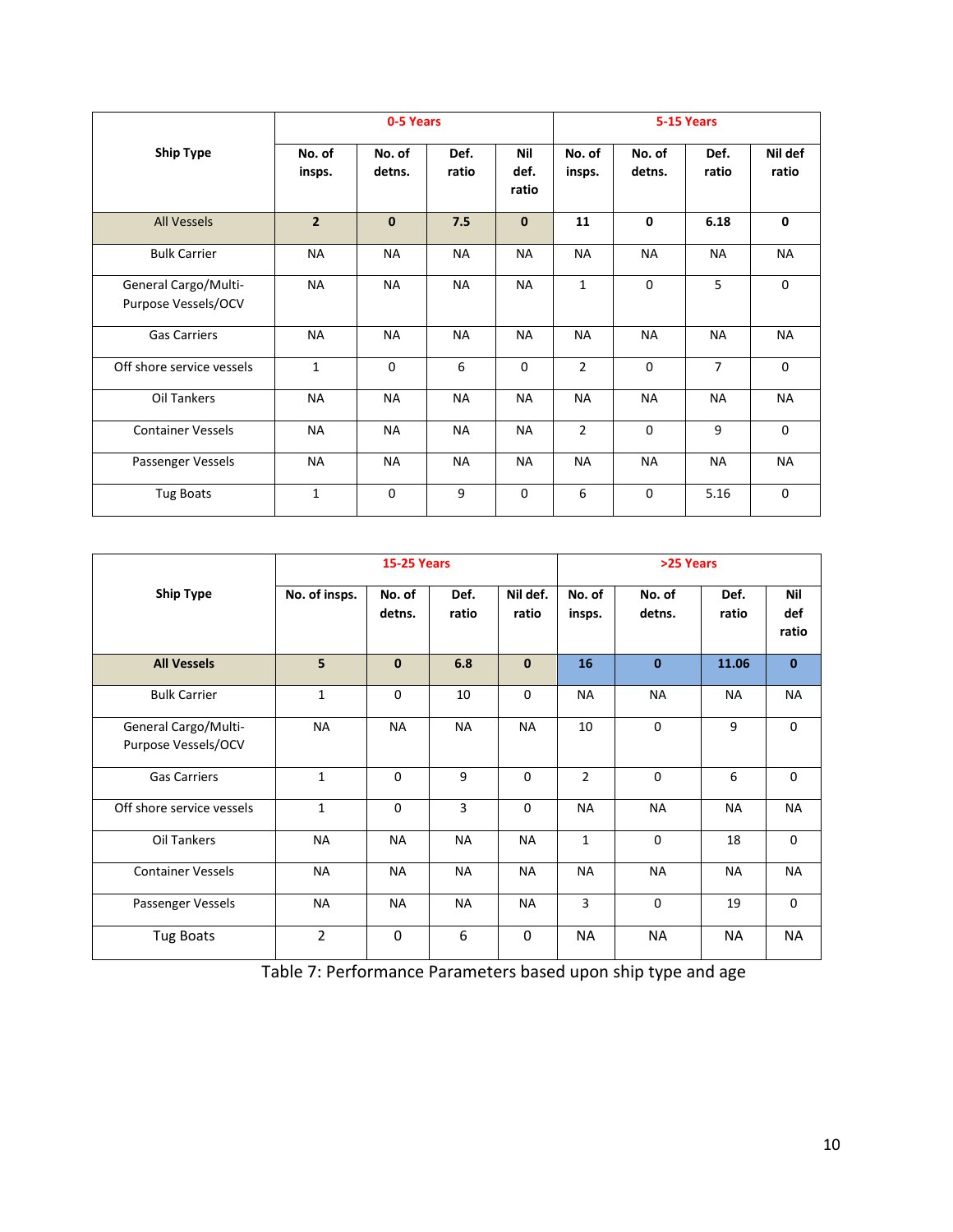| Vessels<500GT                              | No. of<br>insps. | No. of<br>detns. | Def. ratio | Nil def. ratio |
|--------------------------------------------|------------------|------------------|------------|----------------|
| All Vessels inspected < 500GT              | 12               | 0                | 6.83       |                |
| Passenger Vessels                          |                  | 0                | 16         |                |
| <b>Tug Boats</b>                           | 9                | 0                | 5.77       |                |
| General Cargo/Multi-Purpose<br>Vessels/OCV | າ                | 0                |            |                |

| Vessels >= 500GT &< 3000gt                 | No. of<br>insps. | No. of<br>detns. | Def. ratio | Nil def. ratio |
|--------------------------------------------|------------------|------------------|------------|----------------|
| All Vessels inspected >=500GT<br>&< 3000GT | 9                | 0                | 8.44       |                |
| General Cargo/Multi-Purpose<br>Vessels/OCV | 6                | 0                | 9.66       |                |
| Off-shore Service Vessels                  | 3                | 0                | 6          | 0              |

| Vessels $>=$ 3000gt                        | No. of<br>insps. | No. of<br>detns. | Def. ratio     | Nil def. ratio |
|--------------------------------------------|------------------|------------------|----------------|----------------|
| All Vessels inspected >= 3000GT            | 13               | 0                | 10.46          | $\overline{0}$ |
| <b>Bulk Carrier</b>                        | $\mathbf{1}$     | 0                | 10             | 0              |
| Container                                  | $\overline{2}$   | 0                | 9              | $\overline{0}$ |
| <b>Gas Carriers</b>                        | 3                | $\overline{0}$   | $\overline{7}$ | $\overline{0}$ |
| General Cargo/Multi-purpose<br>Vessels/OCV | 3                | 0                | 7.66           | $\Omega$       |
| Passenger Ships                            | $\overline{2}$   | $\Omega$         | 20.5           | $\Omega$       |
| Oil Tanker                                 | 1                | 0                | 18             | $\overline{0}$ |
| <b>Offshore Service Vessels</b>            | 1                | 0                | $\overline{5}$ | $\Omega$       |

Table 8: Performance of vessels: Based on ship type and size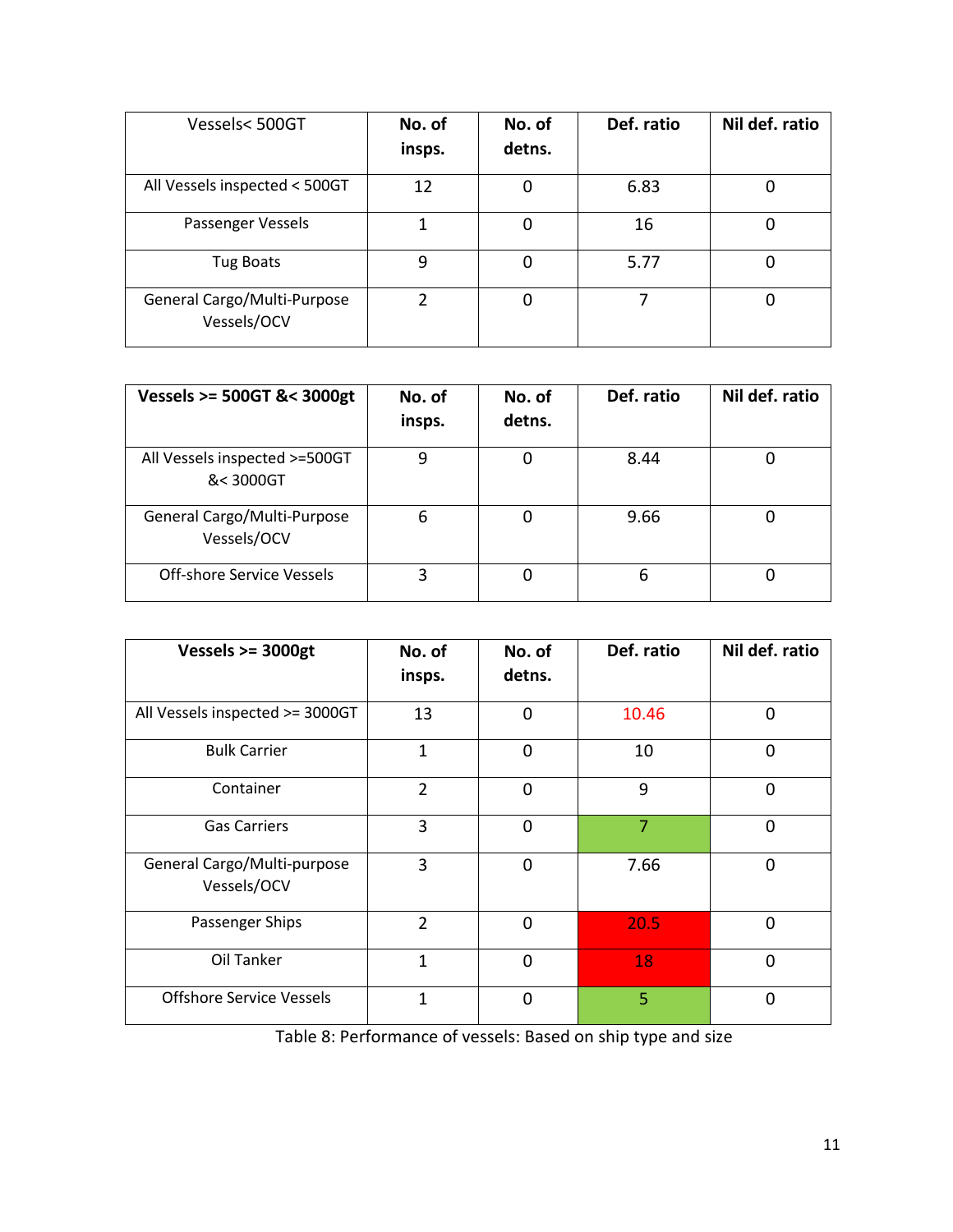| Recognized<br>Organization/s | <b>Number of</b><br>Inspections | <b>Number of</b><br>detentions | <b>Deficiency</b><br>Ratio | <b>Nil Deficiency</b><br>Ratio |
|------------------------------|---------------------------------|--------------------------------|----------------------------|--------------------------------|
| <b>All Vessels</b>           | 34                              | $\Omega$                       | 8.64                       | 0                              |
| <b>IRS-BV</b>                | 1                               | 0                              | 6                          | 0                              |
| IRS/DNV/GL/DNV-<br>GL(AS)    | 1                               | $\Omega$                       | 10                         | 0                              |
| IRS/LR                       | 3                               | 0                              | 12.33                      | 0                              |
| IRS/NK                       | 3                               | $\overline{0}$                 | 7.33                       | 0                              |
| <b>IRS</b>                   | 26                              | $\mathbf 0$                    | 8.42                       | 0                              |

Table 9: Performance of Recognized Organizations

| <b>Name of Company</b>                    | <b>Number of</b>   | <b>Number of</b>  | Deficiency     | <b>Nil-Deficiency</b> |
|-------------------------------------------|--------------------|-------------------|----------------|-----------------------|
|                                           | <b>Inspections</b> | <b>Detentions</b> | Ratio          | Ratio                 |
| Amba Shipping &<br>Logistics Pvt. Ltd.    | $\mathbf{1}$       | $\Omega$          | $\overline{3}$ | $\Omega$              |
| ABS Marine Services Pvt.<br>Ltd.          | $\mathbf{1}$       | $\Omega$          | 5              | $\Omega$              |
| Ambuja Cements                            | $\mathbf{1}$       | $\Omega$          | 3              | $\Omega$              |
| Apeejay Shipping                          | $\mathbf{1}$       | $\Omega$          | 10             | $\Omega$              |
| Can Offshore Pvt. Ltd.                    | $\mathbf{1}$       | $\Omega$          | 8              | $\Omega$              |
| Chandra Ship<br>Management Pvt. Ltd.      | $\mathbf{1}$       | $\Omega$          | 3              | $\Omega$              |
| DCI Ltd.                                  | $\mathbf{1}$       | $\Omega$          | 10             | $\Omega$              |
| Hind Offshore                             | $\mathbf{1}$       | $\mathbf 0$       | 8              | $\mathbf 0$           |
| <b>Hoger Offshore Marine</b><br>Pvt. Ltd. | $\mathbf{1}$       | $\Omega$          | 9              | $\Omega$              |
| <b>Integrity Ships Pvt. Ltd.</b>          | $\mathbf{1}$       | $\overline{0}$    | 18             | $\overline{0}$        |
| K-Steamship                               | 1                  | $\mathbf 0$       | 12             | $\mathbf 0$           |

Table 10A: Performance of Indian Ship Operators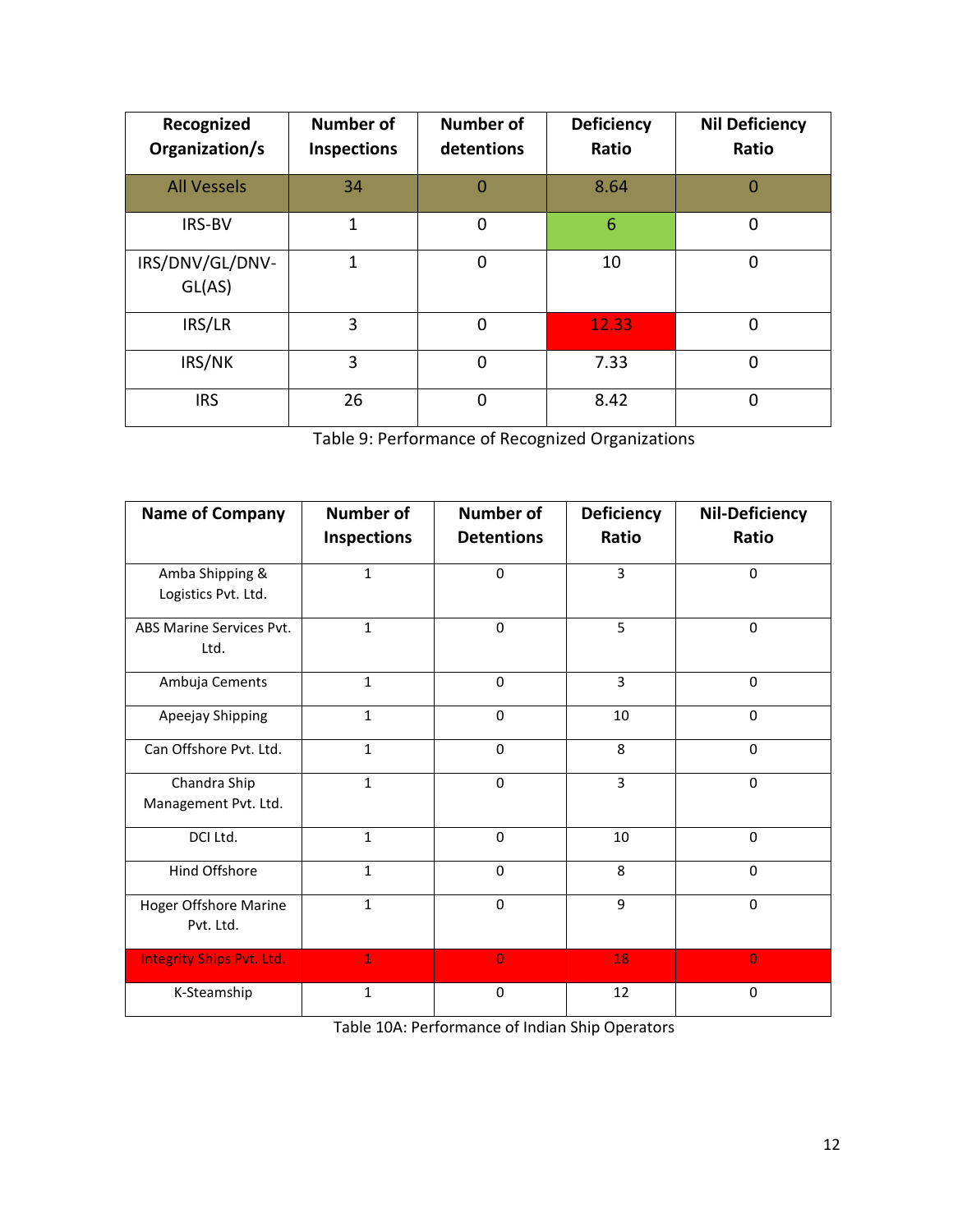| <b>Name of Company</b>                             | <b>Number of</b><br>Inspections | Number of<br><b>Detentions</b> | <b>Deficiency</b><br>Index | <b>Nil-Deficiency Index</b> |
|----------------------------------------------------|---------------------------------|--------------------------------|----------------------------|-----------------------------|
| SR Offshore Pvt. Ltd.                              | $\mathbf{1}$                    | $\mathbf 0$                    | 11                         | $\Omega$                    |
| <b>MAK Logistics Ltd.</b>                          | $\mathbf{1}$                    | $\overline{0}$                 | 14                         | $\overline{0}$              |
| Ocean Sparkle Ltd.                                 | 4                               | $\mathbf 0$                    | $\overline{4}$             | $\mathbf 0$                 |
| Pelagia Marine Services                            | $\mathbf{1}$                    | $\Omega$                       | 8                          | $\Omega$                    |
| Polestar Maritime Ltd.                             | $\mathbf{1}$                    | $\mathbf 0$                    | 9                          | $\Omega$                    |
| <b>Proactive Ship</b><br><b>Management</b>         | $\mathbf{1}$                    | $\overline{0}$                 | 16                         | $\overline{0}$              |
| Reliance Industries Pvt.<br>Ltd.                   | $\mathbf{1}$                    | $\Omega$                       | 5                          | $\mathbf 0$                 |
| <b>Shipping Corporation</b>                        | 6                               | $\mathbf 0$                    | 11.17                      | $\mathbf 0$                 |
| Seamec Ltd.                                        | $\mathbf{1}$                    | $\mathbf 0$                    | 10                         | $\Omega$                    |
| <b>Sushe Marine Services</b>                       | $\overline{2}$                  | $\mathbf 0$                    | 11.5                       | $\mathbf 0$                 |
| <b>Synergy Oceanic Services</b><br>India Pvt. Ltd. | 3                               | $\mathbf 0$                    | $\overline{7}$             | $\mathbf 0$                 |
| V-Ships Ship<br>Management                         | $\mathbf{1}$                    | $\Omega$                       | 5                          | $\Omega$                    |

Table 10 B: Performance of Indian Ship Operators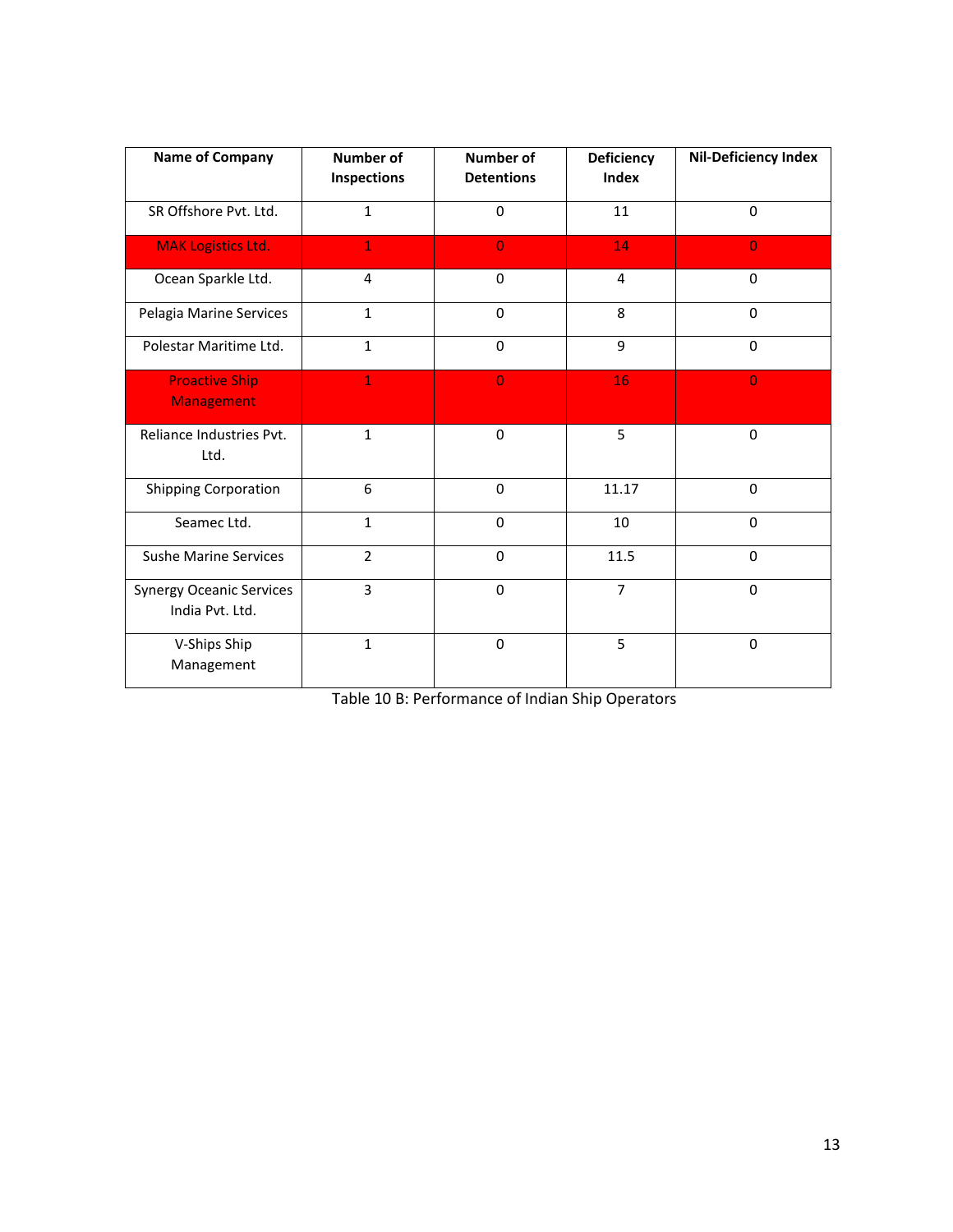| Code | <b>Type</b>                                                                  | <b>Number</b>      | <b>Typical deficiencies</b>                                                                                           |
|------|------------------------------------------------------------------------------|--------------------|-----------------------------------------------------------------------------------------------------------------------|
|      |                                                                              | (%age of<br>total) |                                                                                                                       |
|      |                                                                              |                    |                                                                                                                       |
| 011  | Certificates &<br>Documentation (Ship<br>Certificates)                       | 7(2.4%)            | Tonnage Certificate; MSMD                                                                                             |
| 012  | Certificates &<br>Documentation (Crew<br>Certificates)                       | 3(1%)              | Evidence of basic training.                                                                                           |
| 013  | Certificates &<br>Documentation-<br>Documents                                | 26(8.8%)           | Rest hour records/SOPEP/Oil Record Book/Table of Watch<br>Keeping Arrangements/Log Books- Compulsory<br>Entries/SOPEP |
| 021  | <b>Structural Conditions</b>                                                 | 15(5.1%)           | Deck corrosion; Closing devices, watertight doors                                                                     |
| 031  | Water/Weathertight<br>Conditions                                             | 15(5.1%)           | Ventilators, air pipes, casings/Freeboard Marks/Doors                                                                 |
| 041  | <b>Emergency Systems</b>                                                     | 12(4.1%)           | <b>Emergency Fire Pump/Emergency Steering Position Compass</b><br>Reading; Emergency Lighting, Batteries and Switches |
| 051  | <b>Radio Communications</b>                                                  | 3(1%)              | Radio Log                                                                                                             |
| 071  | <b>Fire Safety</b>                                                           | 28(9.5%)           | Fire detection and alarm system/Fixed Fire Fighting<br><b>Installations</b>                                           |
| 081  | Alarms                                                                       | 2(0.7%)            |                                                                                                                       |
| 091  | Working and Living<br>Conditions-Living<br>Conditions                        | 28(9.5%)           | Drainage/Sanitary<br>Facilities/Ventilation(Accommodation)/Record of Inspections                                      |
| 092  | <b>Working and Living</b><br><b>Conditions- Working</b><br><b>Conditions</b> | 56(19%)            | Safe Means of Access/Electrical/Machinery/Protection of<br><b>Machinery/Cleanliness of Engine Room</b>                |
| 101  | <b>Safety of Navigation</b>                                                  | 28(9.5%)           | Nautical publications/Magnetic Compass/Lights, Shapes and<br>sound signals                                            |
| 111  | Life Saving Appliances                                                       | 24(8.2%)           | Launching Arrangements/On board training and<br>instructions/Stowage and Provisions of Life-rafts                     |

Table 11 A: Break up of deficiencies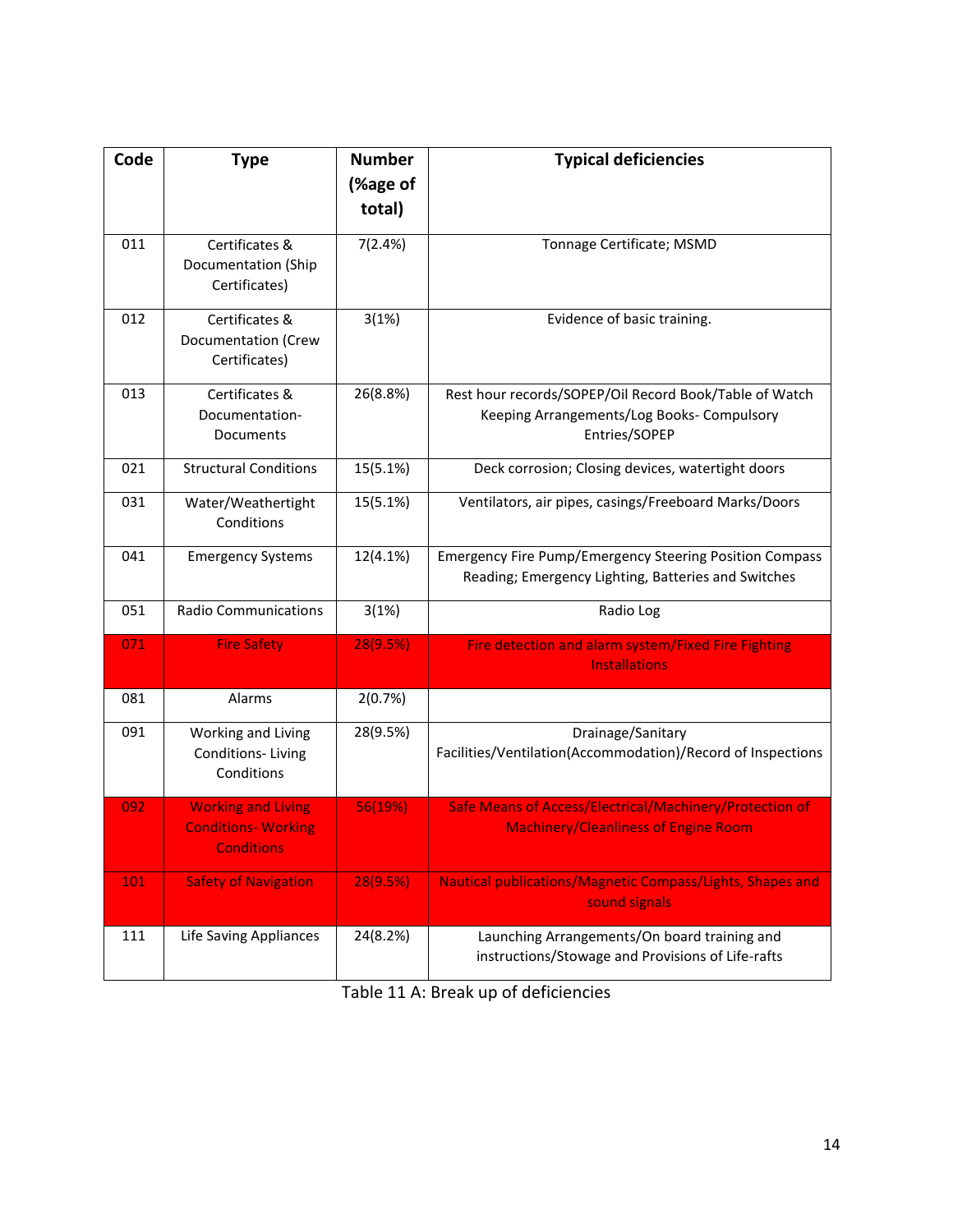| Code | Type                                            | Number (%age<br>of total) | <b>Typical deficiencies</b>                                                             |
|------|-------------------------------------------------|---------------------------|-----------------------------------------------------------------------------------------|
| 131  | Propulsion and Auxiliary Machinery              | 5(1.7%)                   | Propulsion Mai                                                                          |
| 141  | Pollution Prevention: Marpol Annex I            | $9(3.1\%)$                | Oil and oily mixture from Engine<br>Room/Pumping, Piping and<br>Discharge Arrangements. |
| 144  | Pollution Prevention: Marpol Annex IV           | 2(0.7%)                   | Sewage Treatment Plant                                                                  |
| 145  | Pollution Prevention: Marpol Annex V            | 8(2.7%)                   | Garbage Management Plan                                                                 |
| 146  | <b>Pollution Prevention: MARPOL Annex</b><br>VI | 2(0.7%)                   | <b>Ozone Depleting Substances</b>                                                       |
| 151  | <b>ISM</b>                                      | 4(1.4%)                   | Company Authority and<br>Responsibility.                                                |
| 161  | <b>ISPS</b>                                     | 8(2.7%)                   | <b>Access Control to Ships</b>                                                          |
| 171  | Other Safety in general                         | $9(3.1\%)$                |                                                                                         |

Table 11 B: Break up of deficiencies

# **C. Port State Inspections of Indian Flag Vessels**

| <b>Regional MOU/PSC</b><br>Regime | <b>Number of</b><br><b>Inspections</b> | <b>Number of</b><br>detentions | <b>Deficiency</b><br>Ratio | <b>Nil Deficiency</b><br>Ratio |
|-----------------------------------|----------------------------------------|--------------------------------|----------------------------|--------------------------------|
| All total                         | 20                                     | $\overline{1}$                 | 2.5                        | 0.45                           |
| <b>ABUJA</b>                      | 3                                      | $\mathbf 0$                    | $\overline{0}$             | $\mathbf{1}$                   |
| <b>IOMOU</b>                      | $\overline{2}$                         | $\mathbf 0$                    | 2.5                        | 0.5                            |
| Paris                             | $\overline{2}$                         | $\overline{1}$                 | 5                          | 0.5                            |
| Riyadh                            | $\overline{2}$                         | 0                              | 4.5                        | $\overline{0}$                 |
| Tokyo                             | 10                                     | $\overline{0}$                 | 2.5                        | 0.4                            |
| <b>USCG</b>                       | $\mathbf{1}$                           | $\mathbf 0$                    | $\mathbf 1$                | $\mathbf 0$                    |

Table 12: Performance under various PSC regimes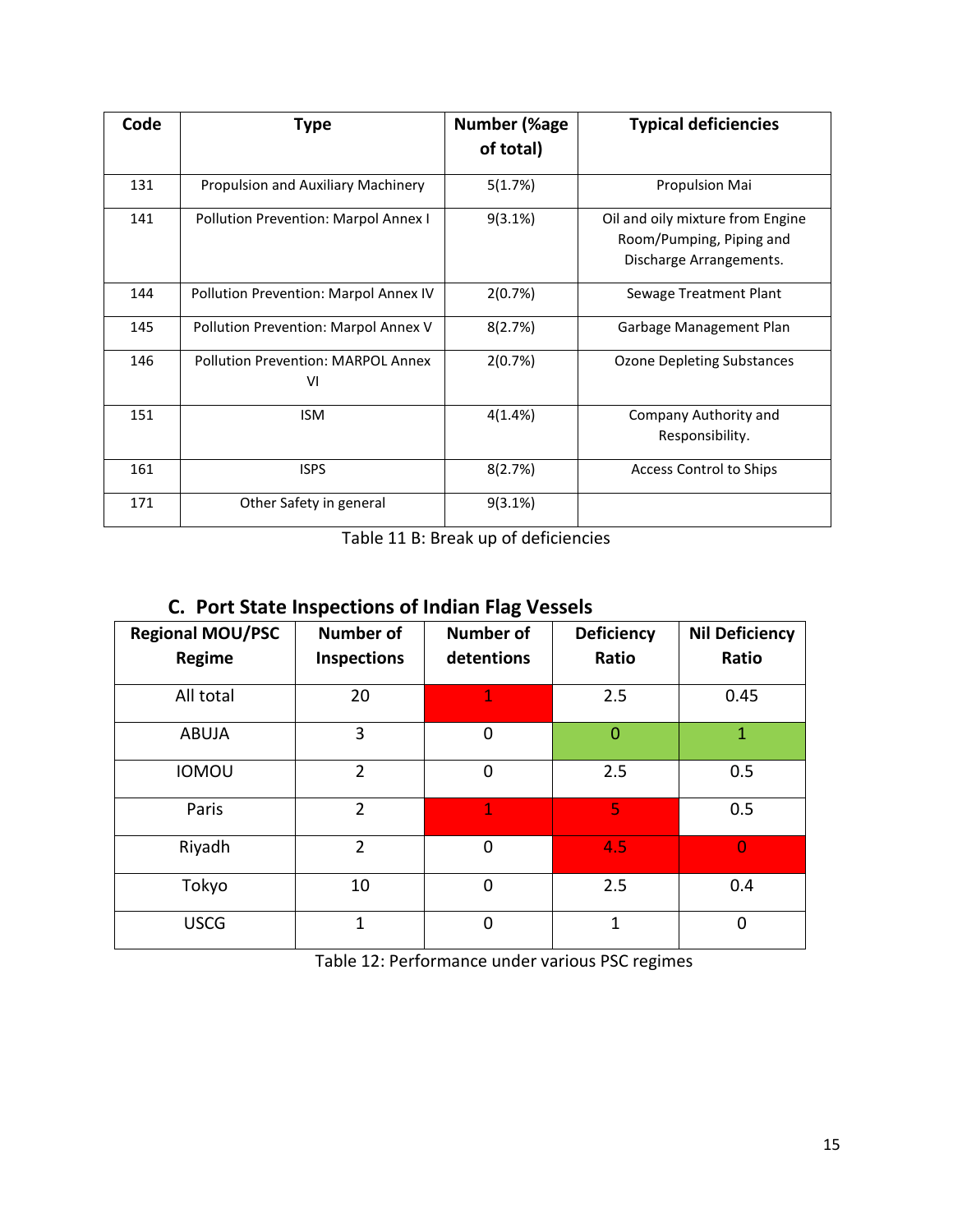| <b>Type of Vessel</b>    | <b>Number of</b>        | <b>Number of</b> | <b>Deficiency</b> | <b>Nil Deficiency</b> |
|--------------------------|-------------------------|------------------|-------------------|-----------------------|
|                          | <b>Inspections</b>      | detentions       | <b>Index</b>      | <b>Index</b>          |
| <b>Bulk Carrier</b>      | 10                      | 0                | 2.7               | 0.4                   |
| 0-5 Years                | 3                       | 0                | 0.66              | 0.33                  |
| 5-15 Years               | 6                       | 0                | 2.5               | 0.5                   |
| <b>Oil Tanker</b>        | 6                       | $\mathbf 0$      | 0.83              | 0.83                  |
| 5-15 Years               | 5                       | 0                | $\mathbf{1}$      | 0.8                   |
| $>= 15$ Years            |                         |                  |                   |                       |
| <b>Chemical Tanker</b>   | $\overline{\mathbf{1}}$ | $\mathbf 0$      | 5                 | $\mathbf 0$           |
| >=15 Years               | $\mathbf{1}$            | 0                | 5                 | $\mathbf 0$           |
| <b>Off-shore Service</b> | $\mathbf{1}$            | $\mathbf{1}$     | 10                | $\mathbf 0$           |
| >30 Years                | $\mathbf{1}$            | $\mathbf{1}$     | 10                | 0                     |
| <b>Container Ship</b>    | $\mathbf{1}$            | $\mathbf{0}$     | $\mathbf{1}$      | $\mathbf 0$           |
| >=15 Years               | $\mathbf{1}$            | 0                | $\mathbf{1}$      | $\mathbf 0$           |
| <b>Other Cargo</b>       | 1                       | 0                | $\overline{2}$    | $\mathbf 0$           |
| <b>5-15 Years</b>        |                         |                  |                   | U                     |

Table 13: Performance based upon ship type and age

| <b>Name of Company</b>             | Number of          | Number of      | <b>Deficiency</b> | <b>Nil Deficiency</b> |
|------------------------------------|--------------------|----------------|-------------------|-----------------------|
|                                    | <b>Inspections</b> | detentions     | Ratio             | Ratio                 |
| <b>AZA Shipping</b>                | $1/$ Tokyo: $1$    | 0              | 0                 | 1                     |
| <b>GESCO Ltd.</b>                  | 8/IOMOU:1;         | $\overline{0}$ | 0.5               | 0.625                 |
|                                    | TOKYO:4;           |                |                   |                       |
|                                    | RIYADH:1; PARIS:1; |                |                   |                       |
|                                    | ABUJA:1            |                |                   |                       |
| <b>IGOPL Offshore Ltd.</b>         | 1/Paris:1          | $\mathbf{1}$   | 10                | 0                     |
| <b>SEAVIE Ltd.</b>                 | 2/Abuja:2          | 0              | 0                 | $\mathbf{1}$          |
| <b>Shipping Corporation of</b>     | $5/T$ okyo: 3;     | 0              | 4                 | 0.2                   |
| India Ltd.                         | Riyadh:1; USCG:1   |                |                   |                       |
| <b>TOLANI Shipping</b>             | 1/Tokyo:1          | $\overline{0}$ | 10                | $\Omega$              |
| <b>TW Ship Management</b>          | 1/TOKYO:1          | 0              | $\mathbf{1}$      | 0                     |
| <b>ZEN Shipping and Ports Ltd.</b> | 1/IOMOU:1          | $\overline{0}$ | 5                 | $\Omega$              |

Table 14: Performance of Indian Ship Operators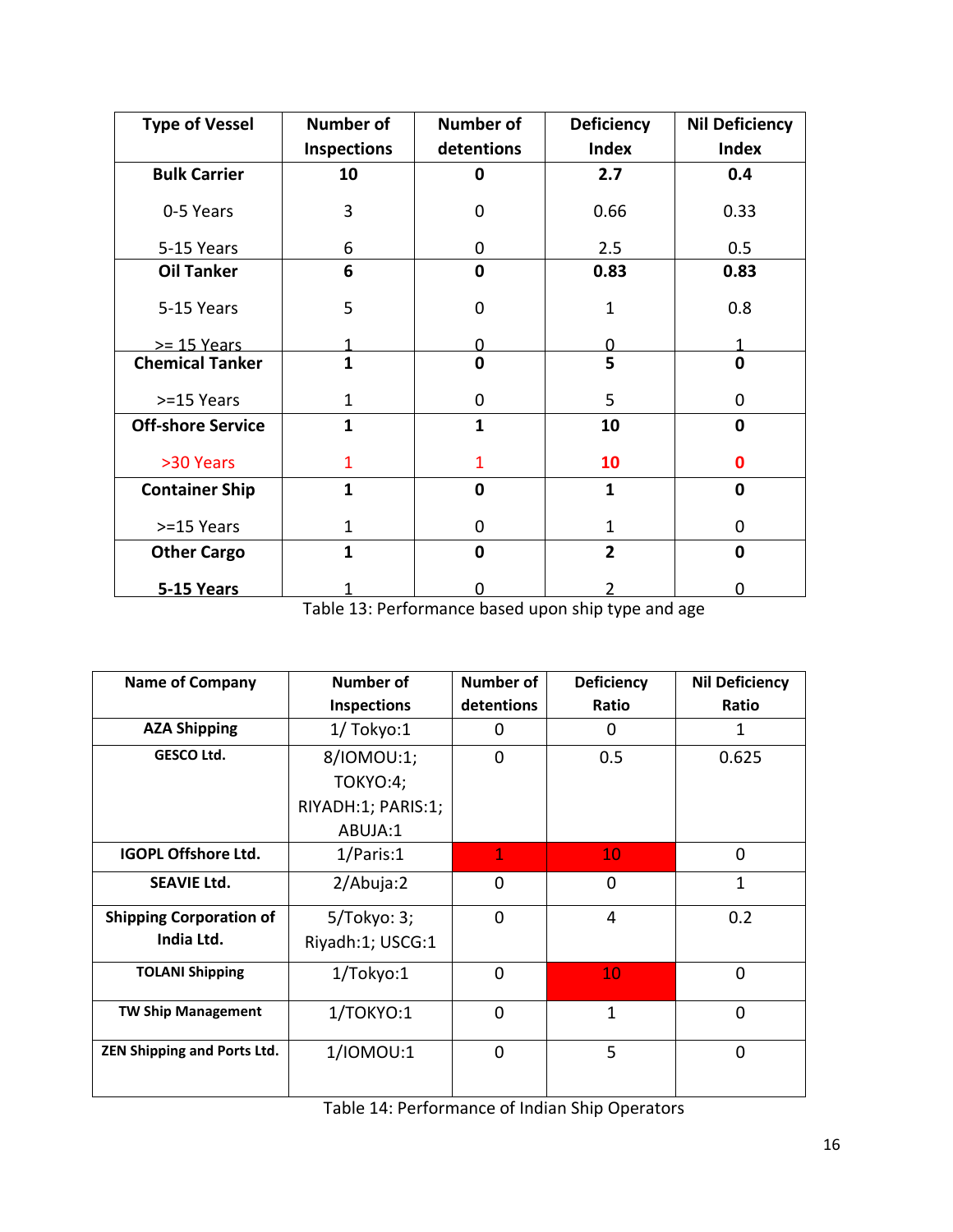| Recognized        | <b>Number of</b> | <b>Number of</b> | <b>Deficiency</b> | <b>Nil Deficiency</b> |
|-------------------|------------------|------------------|-------------------|-----------------------|
| Organization      | inspections      | detentions       | Ratio             | Ratio                 |
| IRS/ABS           | 3                |                  | O                 |                       |
| IRS/DNV, GL, DNV- | 3                |                  |                   | 0.33                  |
| GL(AS)            |                  |                  |                   |                       |
| IRS/LR            |                  |                  |                   | 0.428                 |
| IRS/NK            |                  |                  |                   | O                     |
| <b>IRS</b>        | 6                |                  | 3.33              | 0.33                  |

Table 15: Performance of Recognized Organizations

| Code | <b>Type</b>                                 | <b>Number</b> | <b>Typical deficiencies</b>               |
|------|---------------------------------------------|---------------|-------------------------------------------|
|      |                                             | (%age of      |                                           |
|      |                                             | total)        |                                           |
| 011  | <b>Certificates and Documents: Ships</b>    | 2(4%)         | <b>CSR/MLC Certificate</b>                |
|      | <b>Certificate</b>                          |               |                                           |
| 012  | <b>Certificates and Documents:</b>          | 4(8%)         | SSO Certificate                           |
|      | <b>Documents</b>                            |               |                                           |
| 013  | <b>Certificates and Documents: Crew</b>     | 3(6%)         | <b>SEEMP</b>                              |
|      | <b>Certificate</b>                          |               |                                           |
| 021  | <b>Structural Conditions</b>                | 2(4%)         | <b>Deck Corrosion</b>                     |
| 031  | <b>Water/Weathertight Conditions</b>        | 2(4%)         | Ventilators, Air Pipes                    |
| 041  | <b>Emergency Systems</b>                    | 1(2%)         | <b>Emergency Generator</b>                |
| 051  | <b>Radio Communication</b>                  | 2(4%)         | Maintenance and Duplication of            |
|      |                                             |               | Equipment                                 |
| 061  | <b>Cargo Operations including equipment</b> | 1(2%)         | Atmosphere testing equipment              |
|      |                                             |               |                                           |
| 071  | <b>Fire Safety</b>                          | 11(22%)       | Fire detection and alarm system;          |
|      |                                             |               | <b>Maintenance of Fire Protection</b>     |
|      |                                             |               | <b>Systems; Fire Pumps and its pipes.</b> |
| 092  | <b>Working and Living Conditions:</b>       | 4(8%)         | Ropes and Wires; Winches and              |
|      | <b>Working Conditions</b>                   |               | Capstans                                  |
| 101  | <b>Safety of Navigation</b>                 | 4(8%)         | Voyage Data Recorder/Old Nautical         |
|      |                                             |               | Publications                              |
| 111  | <b>Life Saving Appliances</b>               | 5(10%)        | Maintenance of Life-Saving Appliances     |
| 131  | <b>Propulsion and Auxiliary Machinery</b>   | 2(4%)         | <b>Propulsion Machinery</b>               |
| 144  | <b>Pollution Prevention- MARPOL Annex V</b> | 1(2%)         |                                           |
| 151  | <b>ISM</b>                                  | 2(4%)         | Maintenance of Ship & Equipment           |
| 161  | <b>ISPS</b>                                 | 1(2%)         | Access Control to ship                    |
| 171  | <b>Others</b>                               | 3(6%)         | Safety in general                         |

Table 16: Break up of deficiencies

Prepared by: Shri Vikrant Rai, Engineer & Ship Surveyor

Approved by: Shri B.R.Sekhar, Chief Surveyor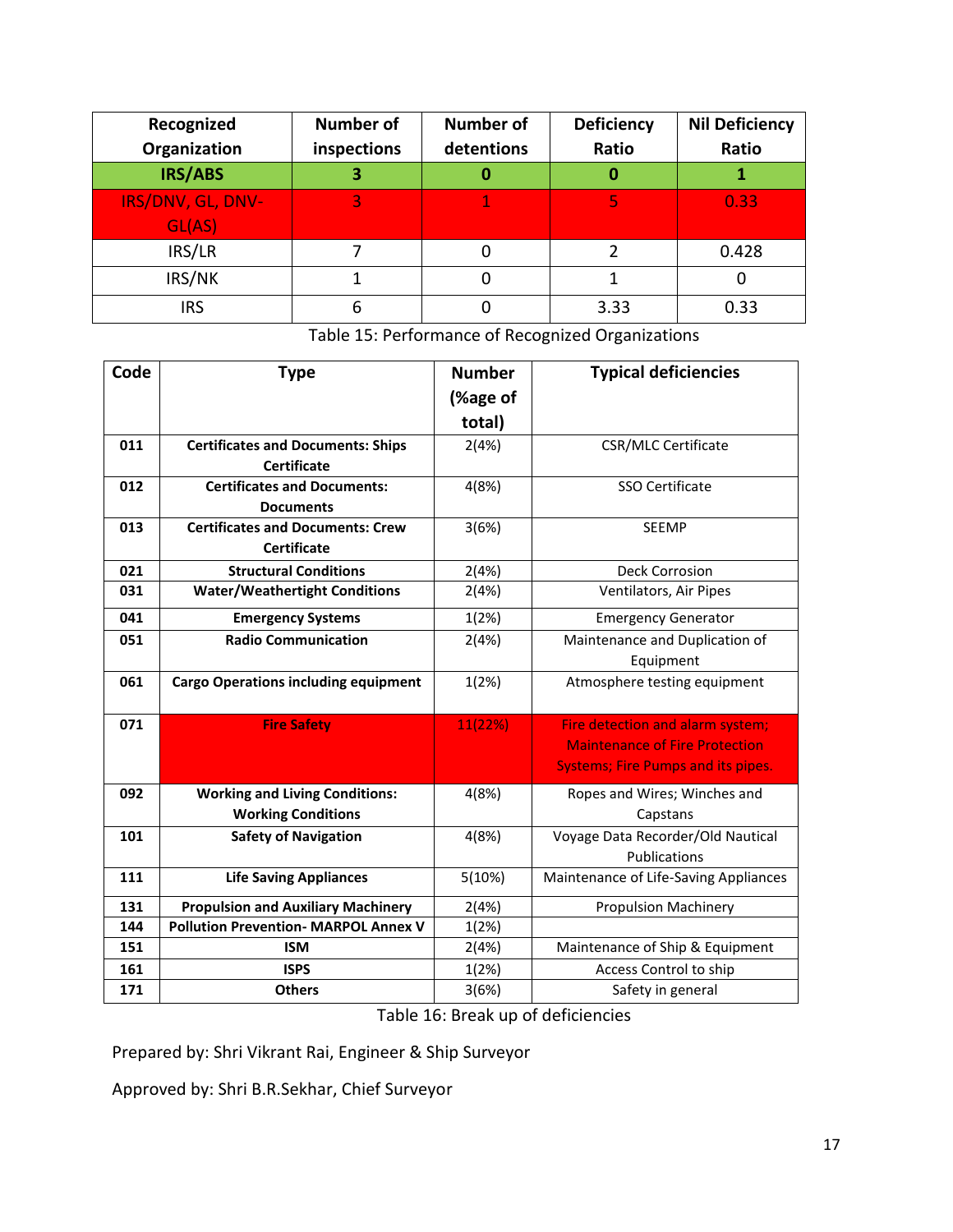| <b>List of Authorized Surveyors January 2018</b> |                                  |            |                       |                       |                       |                         |  |
|--------------------------------------------------|----------------------------------|------------|-----------------------|-----------------------|-----------------------|-------------------------|--|
| Sr.No                                            | Name of the<br><b>PSCO</b>       | <b>MMD</b> | <b>FSI</b>            | <b>PSC</b>            | <b>January</b> , 2018 |                         |  |
|                                                  |                                  |            |                       | Authorization         | <b>FSI</b>            | <b>PSC</b>              |  |
| 1.                                               | Capt S.K.Das<br><b>DYNA</b>      | Chennai    | Yes                   | Yes                   | <b>NA</b>             | NA                      |  |
| 2.                                               | Shri<br>A.K.Choudhury            | Chennai    | Yes                   | Yes                   | $\bf{0}$              | $\overline{2}$          |  |
| 3.                                               | Shri Shirish Kumar               | Chennai    | Yes                   | Yes                   | $\bf{0}$              | $\boldsymbol{2}$        |  |
| 4.                                               | Captain Tapesh<br>Ghosh NS       | Chennai    | Yes                   | Not yet<br>authorised | $\boldsymbol{2}$      | <b>NA</b>               |  |
| 5.                                               | Shri S.S.Murty<br>E&SS           | Vizag      | Yes                   | Yes                   | $\overline{2}$        | $\overline{\mathbf{3}}$ |  |
| 6.                                               | Shri Gopikrishna C<br>e&SS       | Tuticorin  | Yes                   | Yes                   | $\bf{0}$              | $\bf{0}$                |  |
| 7.                                               | Shri Ravi Moka SS                | Chennai    | Yes                   | Not yet<br>authorised | $\mathbf{1}$          | NA                      |  |
| 8.                                               | Shri Sajendra<br>Oraon E&SS      | Jamnagar   | Yes                   | Yes                   | <b>NA</b>             | <b>NA</b>               |  |
| 9.                                               | Captain A.K.Patel                | Kandla     | Yes                   | Yes                   | 5                     | $\mathbf{1}$            |  |
| 10.                                              | Shri Y Jaisinghania<br><b>SS</b> | Kochi      | Yes                   | Not yet<br>authorized | $\mathbf{1}$          | NA                      |  |
| 11.                                              | Shri. P. C. Majhi,<br>E & S S    | Mumbai     | Yes                   | Yes                   | $\mathbf{1}$          | $\boldsymbol{2}$        |  |
| 12.                                              | Shri A.K.Sinha                   | Port Blair | Yes                   | Not yet<br>authorised | 6                     | NA                      |  |
| 13.                                              | Captain R.Sagar,<br><b>DYNA</b>  | Kolkata    | Yes                   | Not yet<br>authorized | $\bf{0}$              | NA                      |  |
| 14.                                              | Shri K.M.Rao<br><b>E&amp;SS</b>  | Kolkata    | Yes                   | Yes                   | $\bf{0}$              | $\overline{4}$          |  |
| 15.                                              | Shri S.K.Das,<br>E&SS            | Kolkata    | Yes                   | Yes                   | $\bf{0}$              | $\mathbf{3}$            |  |
| 16.                                              | Shri U.Rehman                    | Kolkata    | Yes                   | Yes                   | $\mathbf{0}$          | $\overline{5}$          |  |
| 17.                                              | Shri. N. Bhaskaran.              | Kolkata    | Yes                   | Not yet<br>authorized | $\mathbf{1}$          | NA                      |  |
| 18.                                              | Captain N.Mandal                 | Paradip    | Not yet<br>authorized | Not yet<br>authorized | NA                    | NA                      |  |
| 19.                                              | Shri A.Chaki<br>E&SS             | Haldia     | Yes                   | Yes                   | <b>NA</b>             | <b>NA</b>               |  |
| 20.                                              | Capt. S.<br>Mukhopadhya          | Haldia     | Yes                   | Not yet<br>authorized | $\overline{2}$        | NA                      |  |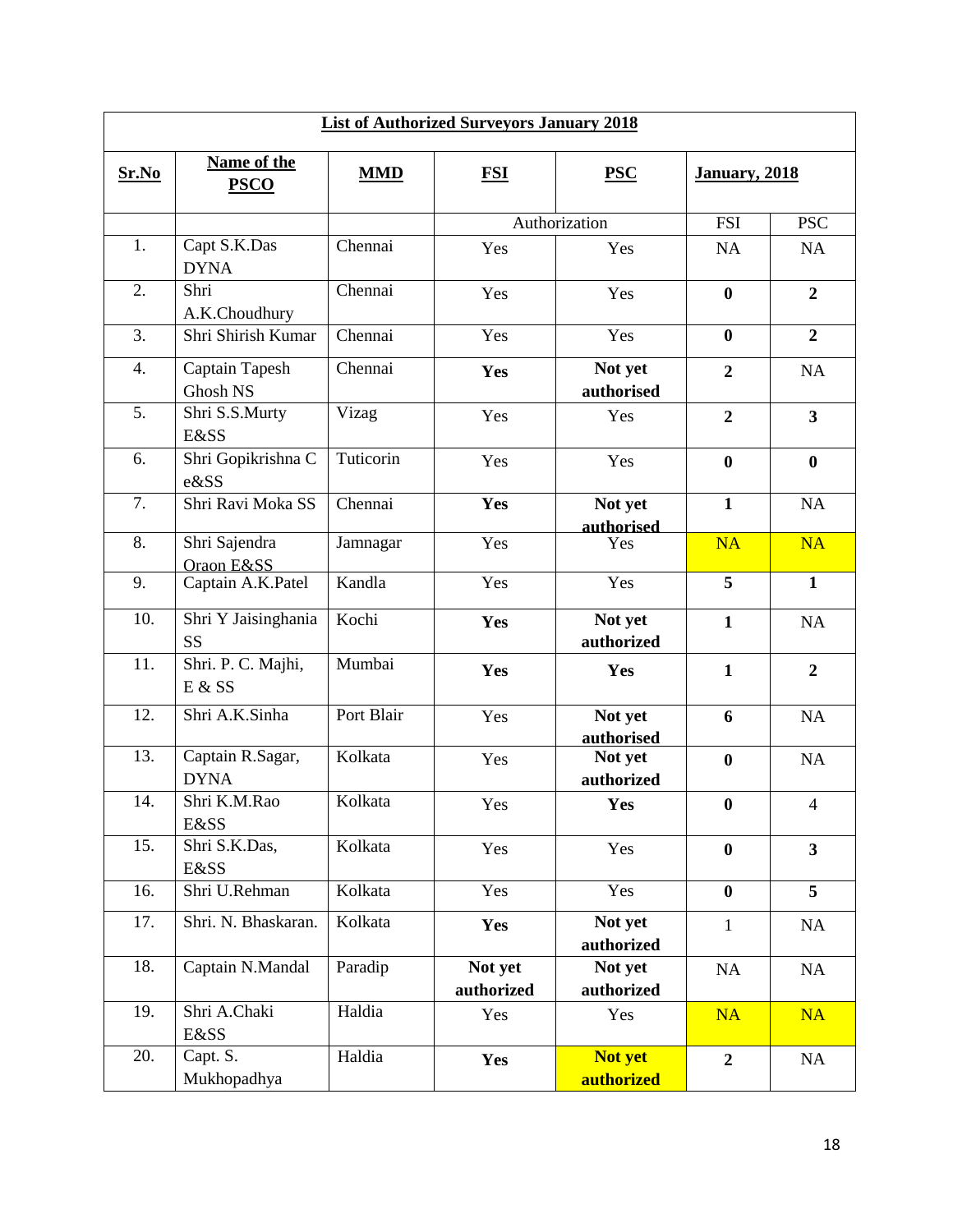| Sr.No | Name of the<br><b>PSCO</b>             | <b>MMD</b>              | <b>FSI</b>              | <b>PSC</b>              | <b>January</b> , 2018 |                |
|-------|----------------------------------------|-------------------------|-------------------------|-------------------------|-----------------------|----------------|
|       |                                        |                         | Authorization           |                         | <b>FSI</b>            | <b>PSC</b>     |
| 21.   | Shri R.R.Subbarao<br>E&SS              | Paradip                 | Yes                     | Not yet<br>authorised   | $\boldsymbol{2}$      | NA             |
| 22.   | Shri Nishant SS                        | Kolkata                 | Yes                     | Not yet<br>authorized   | $\mathbf{1}$          | NA             |
| 23.   | Shri L.Natarajan<br><b>SS</b>          | Mumbai                  | Yes                     | Yes                     | $\boldsymbol{0}$      |                |
| 24.   | Shri P.Nair                            | Kochi                   | Yes                     | Yes                     | $\bf{0}$              |                |
| 25.   | Shri C.S.Kiran<br><b>E&amp;SS</b>      | Kochi                   | Yes                     | Yes                     | $\mathbf{1}$          | $\mathbf{1}$   |
| 26.   | Shri V.V.Paul<br><b>E&amp;SS</b>       | <b>New</b><br>Mangalore | Yes                     | Yes                     | $\mathbf{1}$          | 10             |
| 27.   | Captain S.K.Nair<br><b>NS</b>          | Kochi                   | Not yet<br>authorized   | Not yet                 | NA                    | NA             |
| 28.   | Captain A.K.Azad<br><b>DYNA</b>        | Mumbai                  | Yes                     | Yes                     | NA                    |                |
| 29.   | Shri<br>J.Mukhopadhaya                 | Mumbai                  | Yes                     | Yes                     | $\bf{0}$              | $\mathbf{1}$   |
| 30.   | Shri<br>S.K.Shrivastava                | Mumbai                  | Yes                     | Yes                     | $\bf{0}$              | $\overline{2}$ |
| 31.   | Shri J.Senthilkumar<br><b>E&amp;SS</b> | Mumbai                  | Yes                     | Yes                     | $\overline{2}$        | $\overline{2}$ |
| 32.   | Captain V. Manhas<br><b>NS</b>         | Mumbai                  | Yes                     | Not yet<br>authorized   | $\mathbf{1}$          | NA             |
| 33.   | Shri A. Srinivasa<br><b>E&amp;SS</b>   | Mumbai                  | Yes                     | Not yet<br>authorized   | $\boldsymbol{2}$      | <b>NA</b>      |
| 34.   | Captain Nitin<br>Mukesh NS             | Mumbai                  | Yes                     | Not yet<br>authorized   | $\overline{2}$        | NA             |
| 35.   | Shri N.Oommen SS                       | <b>DGS</b>              | Not yet<br>authorized   | Not yet<br>authorized   | NA                    | NA             |
| 36.   | Shri Bodhraj E&SS                      | Marmugao                | Yes                     | Yes                     | $\mathbf{1}$          | 9              |
| 37.   | Shri S.S.Gadkar<br><b>DYCS</b>         | Delhi                   | Yes                     | Yes                     | NA                    | NA             |
| 38.   | Captain<br>K.R.Sundaram NS             | Delhi                   | To be re-<br>authorized | To be re-<br>authorized | NA                    | NA             |
| 39.   | Shri G.L.Meena<br>E&SS                 | Delhi                   | To be<br>authorized     | To be<br>authorized     | NA                    | NA             |